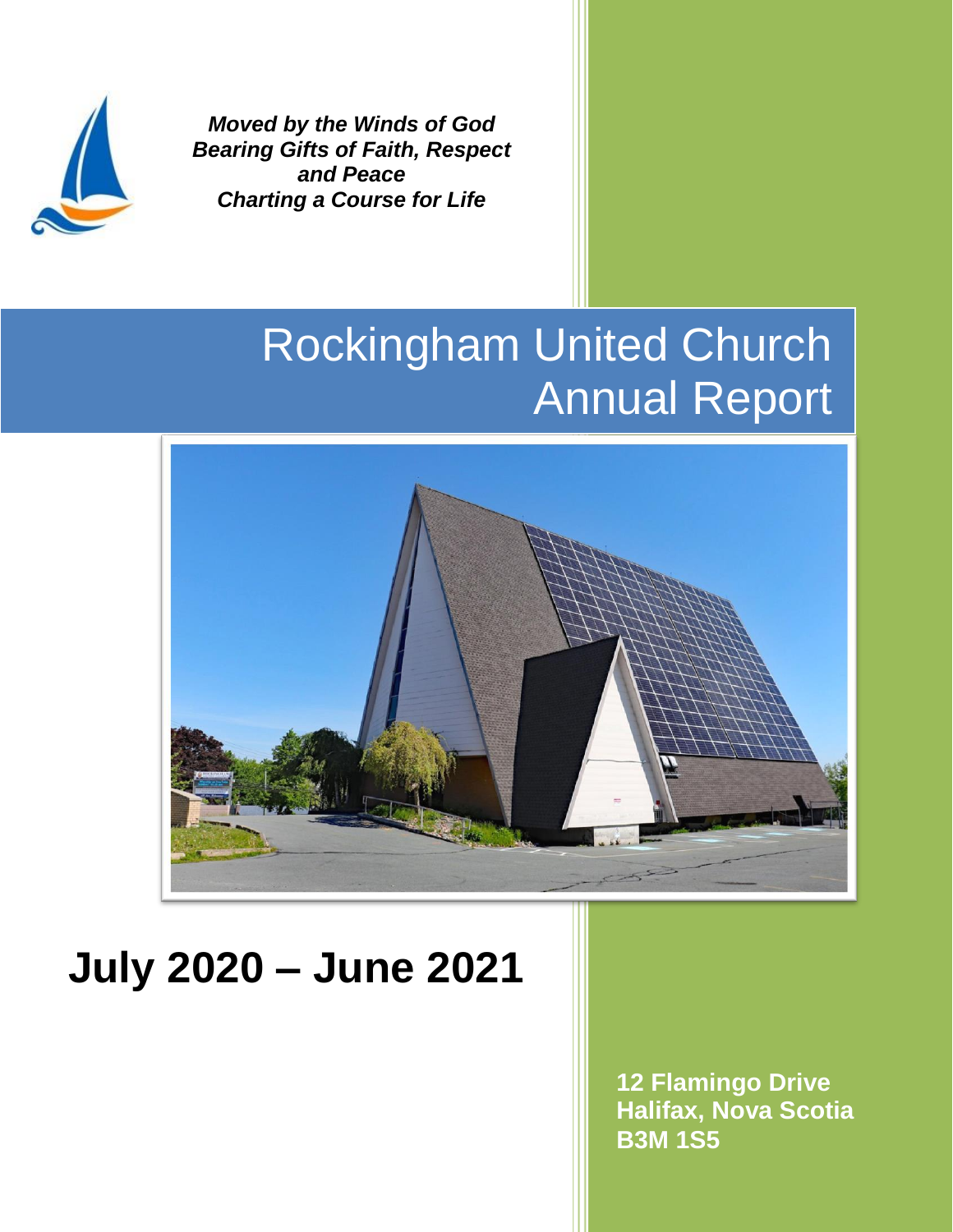| <b>Table of Contents</b>                                                                                                                                                                                                                                                                                                                                                                                               |                                                                                                          |
|------------------------------------------------------------------------------------------------------------------------------------------------------------------------------------------------------------------------------------------------------------------------------------------------------------------------------------------------------------------------------------------------------------------------|----------------------------------------------------------------------------------------------------------|
| <b>MINISTER'S REPORT</b>                                                                                                                                                                                                                                                                                                                                                                                               | $\mathbf{2}$                                                                                             |
| <b>COUNCIL REPORT</b>                                                                                                                                                                                                                                                                                                                                                                                                  | 3                                                                                                        |
| <b>BOARD OF TRUSTEES</b>                                                                                                                                                                                                                                                                                                                                                                                               | 5                                                                                                        |
| <b>COMMITTEES</b>                                                                                                                                                                                                                                                                                                                                                                                                      | 5                                                                                                        |
| <b>BUILDING AND PROPERTY</b><br><b>Technology Sub-Committee</b><br>COVID-19 Sub-Committee<br>CHRISTIAN DEVELOPMENT AND EDUCATION<br>Nursery and Sunday School Programs<br><b>Youth Group</b><br><b>Adult Education</b><br><b>MEMBERSHIP RELATIONS</b><br><b>MINISTRY AND PERSONNEL</b><br><b>OUTREACH AND REFUGEE COMMITTEE</b><br>PASTORAL CARE<br><b>UCC ATLANTIC REGION</b><br><b>STEWARDSHIP</b><br><b>WORSHIP</b> | 5<br>5<br>$6\phantom{1}6$<br>$\overline{7}$<br>8<br>8<br>8<br>9<br>9<br>10<br>10<br>11<br>12<br>12<br>13 |
| <b>GROUPS</b><br><b>CHOIRS</b><br><b>UNITED CHURCH WOMEN (Women's Ministry Network)</b><br><b>UCW Financial Reports</b><br><b>MEN'S GROUP</b><br><b>WEBSITE - SOCIAL MEDIA</b><br><b>CO-OP PLAYGROUP</b><br><b>STATISTICS</b>                                                                                                                                                                                          | 15<br>15<br>15<br>16<br>17<br>19<br>20<br>20                                                             |

# **MINISTER'S REPORT**

We, and all the world are caught in liminal time. Liminal time is the transition space between "something that has ended, and something that is not yet ready to begin."<sup>1</sup> You don't need to dig too far into the biblical story of God's people to find that we are not the first to be thrust into a pause. We are not the first to be frustrated at the way things are. We are also not the first to recognize how God is present with us through the "in between."

We've learned so incredibly much this past year. We've learned how to do worship in a variety of different ways. Who would have thought a year and a half ago that we would be pivoting between livestreaming, a hybrid of livestream and live congregation, pre-recorded worship from home and the ability to pick up the phone and listen to the previous week's sermon? I'm grateful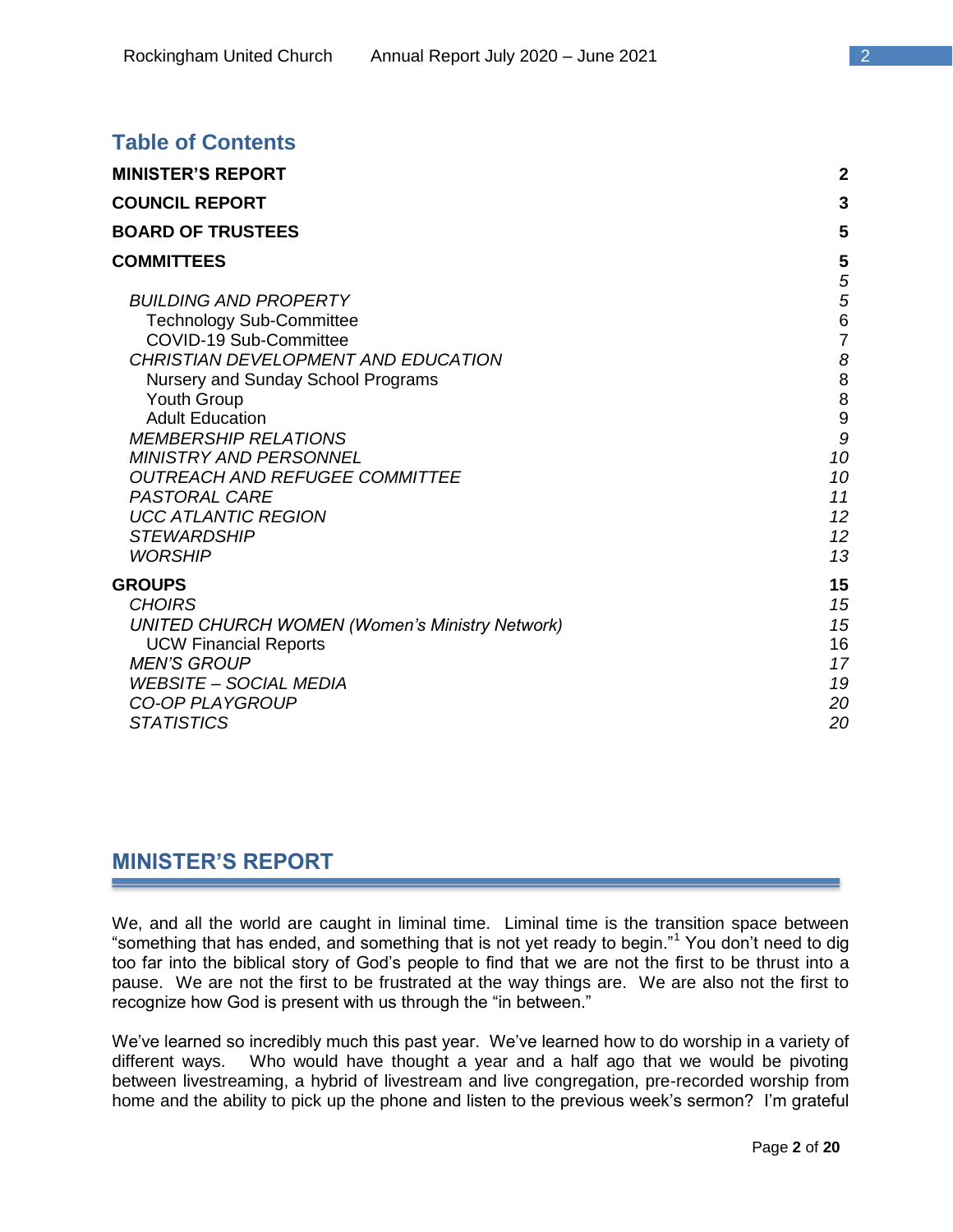that we have been able to embrace new ways of being together. It's not perfect by any means, but some of you have discovered that worshipping in your pyjamas with a coffee in hand has its advantages.

We've also learned to carry on with the life of the church online. Zoom is less than ideal, but I'm incredibly grateful for it. It has allowed us to hold committee and Council meetings, book studies, talk to each other "face to face" for pastoral care, and socialize together.

There are things that happen during a liminal time. When our normal patterns are disrupted, we are reminded about what truly matters, and what does not. We are reminded how interdependent we are, and that that's a good thing. We are reminded to trust in the Holy Spirit  $$ that unknowable grace that moves us through the disturbing and difficult, bringing new insights along the way. We are given a chance to prayerfully consider who we might be as the people of God when we come out the other side.

I'm so proud to be part of this justice-seeking, compassionate, spiritual, playful, deeply committed group of disciples. A huge shout out to my amazing colleagues. Kathy MacNeil, I can't believe the miracles you've done with music this year. Sylvia Thorne, you have done such incredible work to find us grants and to hold us together. Wendy Hawley, I'm so very grateful for the way you've held the youth in your care. Evan Thorne, you keep us looking good. Ron Shaw, you have jumped into this weird situation with both feet, and I appreciate it. I hope you've learned some things that will serve you well in your ministry. You are such a strong team!

I'm also incredibly thankful to those who have pulled out all the stops this year – Geoff Doane, Rodger Middleton, Dianna Prest, Colleen Rollings, Craig Sutherland, the Pastoral Care Team, Council and committee members and countless others. Thank you to everyone who has pitched in to make worship happen, to fundraise, to serve others, to call someone, to keep us connected and serving God in any way.

A liminal time is incredibly uncomfortable. As we move though these awkward, annoying, fearfilled and often lonely days, know that the God who is love, who is hope, who is all of creation, is still God. A liminal time is also a creative time. Who are we at our very core? Who are we as people of God? And who will we be as faithful followers of Christ when we reach the "promised land" at the end of all this? It's both scary and exciting. One thing I know: We are not alone. We live in God's world. And to that I say a resounding "Thanks be to God."

<sup>1</sup>Susan Beaumont *How to Lead When You Don't Know Where You're Going*

#### **Rev. Sarah Reaburn**

# **COUNCIL REPORT**

**Members:** Ministry: Rev. Sarah Reaburn; Chair: Dianna Prest; Chair Designate: Craig Sutherland; Secretary: Nancy Lowery; Treasurer: open position ; Trustees: Gary Wilson; Building & Property: Colleen Rollings; Christian Development & Education: Wendy Bona; Membership Relations: Mary Lou Evans Isaacs; Ministry & Personnel: Gaye Wishart; Outreach: Terri Billard; Pastoral Care: Eleanor King; Stewardship: Sandra Taweel; United Church Women: Sharon Ernst; Worship: Heather McLearn; Region 15 Reps.: John McLearn, Brenda Munro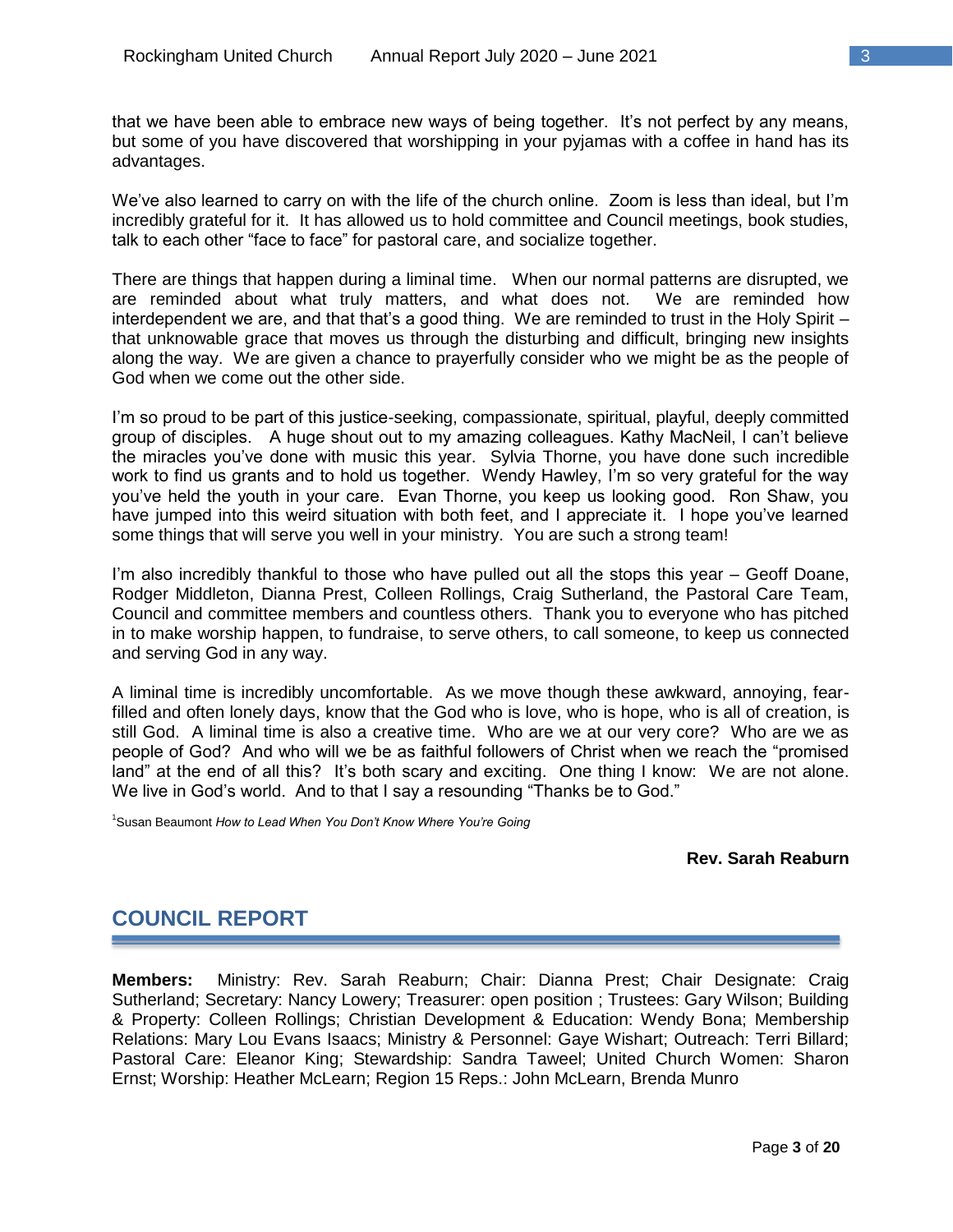Through the last year we have found ourselves living through a pandemic that has yo-yoed up, down, up and down on several occasions in our province, our country and across the world. As I was thinking of what to write about, I looked to the bright lights that we were able to accomplish in the last year.

We established an ad hoc COVID-19 committee, led by Mary Lou Evans-Isaacs that gathered to go through the regulations, restrictions and policies to keep us all safe and make the plans for us to gather for in-service worship in the church. The time and talents of Rodger Middleton and Geoff Doane who worked tirelessly over the summer months to get our equipment upgraded and our services live streaming on YouTube. Our summer student, Evan Thorne, measured and roped off pews and put down tape for markers. With all these efforts, we were able to gather with limited in-service worship service in September 2020.

Sadly, we were not able to gather together in the church for our Christmas services as Public Health restrictions increased as the cases increased, but being able to gather with my family bubble on Christmas Eve to watch our service was a blessing I had not had in a long time. So grateful for that connection.

Our fundraising efforts also went virtual with Christmas Sale and Christmas baked good trays being ordered online, thru email and the phone line. We were still able to support our White Gift recipients: AIDS Coalition of NS and Shelter NS as well as our Charlie Murphy Memorial Tree campaign and Pick-up Soup luncheons. Our commitment to the church community and our community outside of the church is a glowing bright light.

We had our solar panels installed and brought online Dec 1<sup>st</sup> 2020, thanks to the hard work of the Building & Property Committee, led by Colleen Rollings. A literal bright light for our neighbourhood. My grateful thanks to the commitment and dedication of all of our staff, committees, groups and members of the congregation. You all have kept the connections with each other, our youth, our seniors, our community through phone calls, emails, zoom, YouTube and Facetime.

I want to thank the United Church Women for their many years of contribution to Rockingham United Church. The leadership and generosity of the UCW profoundly contributed to the congregation and our community. I look forward to what evolves in the future for the women of RUC. A new light.

In the New Year, we were able to gather again. As things progressed we were able to see a few more voices in the choir loft, safely distanced. Volunteers stepped up to do ushering. After such a long time, reunification of Ghassan with Haifa & Helen was realized. Vaccines started to slowly roll into the province. With each month passing, the promise of a new normal in the near future is on the horizon. Another bright light.

As I finish writing this, we are currently battling through a third wave of variants of COVID- 19 that has spread quicker than ever before in our province. A severe lockdown once again has closed our physical doors. This lockdown bringing hardship to the workers and businesses in our community. Please keep them in your prayers. In such challenging times, I look to our minister, Rev. Sarah Reaburn, as a guiding light of hope and a message that together with our faith in God, we will overcome. I am grateful that we can worship together still online and gather for coffee & conversation through Zoom. I have faith we will make it through the other side of this. God is with us. We are not alone. Thanks be to God.

#### **Respectfully submitted, Dianna Prest**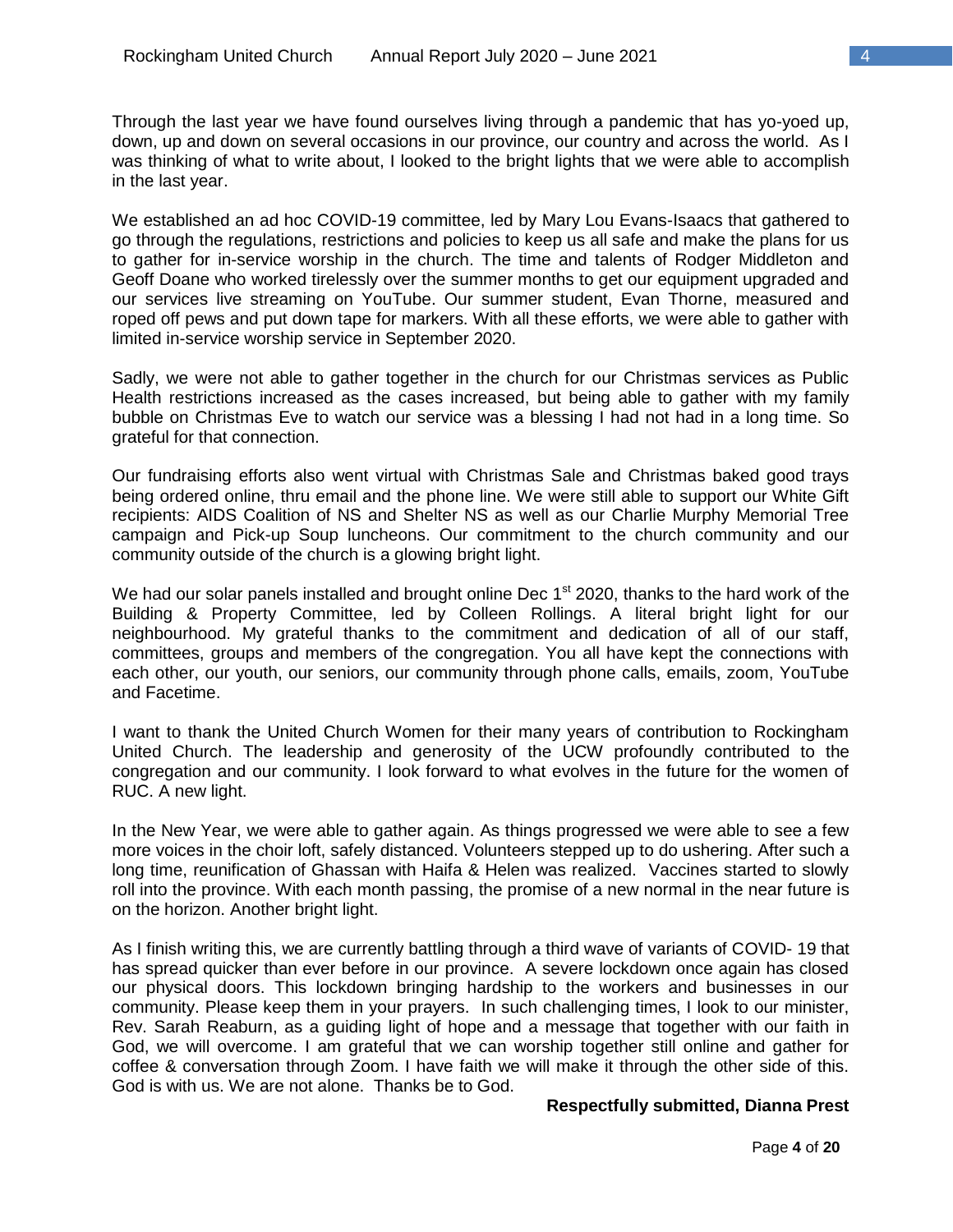# **BOARD OF TRUSTEES**

The Board of Trustees (BOT) did not formally meet in 2021 due to Covid-19 restrictions. The BOT follows the checklist outlined in the United Church Trustees Handbook of Accountabilities (2013), particularly checklist items that are relevant to Rockingham United Church (RUC).

All information related to bequests, investments, taxes, insurance, risk assessment, repairs and congregational property and related matters were reviewed on an as needed basis this past year and by email consultation when it was required. The BOT approved the use of an internal loan from the Endowment Fund to pay for some of the Solar Panel project as well as the use of the remainder in the Manse Fund. The loan from the Endowment Fund will be paid back over a period of 5 to 10 years with no interest. The insurance was renewed to reflect the addition of the solar panels to the building so it is adequate for our property. There was also an application, that was subsequently approved, to the Canada Emergency Business Account (CEBA) for a total of \$60,000 to help offset revenue reductions during the pandemic period. We will be required to pay back \$40,000 of the loan and that is in the budget. The revised Region 15 Property Handbook was received and changes will be noted at subsequent meetings.

#### **Respectfully submitted, Gary Wilson**

# **COMMITTEES**

### **BUILDING AND PROPERTY**

The Building & Property Committee did not meet this year, but our volunteer committee members continue to complete the tasks required to keep our facility in good working order. It has been an interesting year as the facility operations adapted to the various COVID restrictions and requirements to keep everyone safe.

Sylvia Thorne has been instrumental in identifying for the B&P Committee tasks that are required as many of us are not in attendance at the building frequently at the moment. She also continues to liaise with our tenants to identify any facility issues to be addressed.

A one year lease extension was negotiated with the Atlantic Montessori School (AMS) that will expire in August 31, 2021. We received notice in March 2021 that the AMS will not be requesting an additional term and will be leaving as our tenant this August. B&P has commenced strategizing on how the former AMS space will best serve our congregation in the future with potentially new tenants or other space uses.

The focus last summer was the installation of the 60 kW solar panel array. Installation was commenced in July and completed in October. The cost of the installation was completed at a final cost of \$217,447. The grant money of \$39,000 was received with the remaining \$1,000 from Faithful Footprints to be requested in November 2021. The remainder of the Capital Campaign for the roof replacement was assigned to this project. The project borrowed approximately \$43,000 from the endowment fund which will be reimbursed from annual revenues generated from the solar panels. Solar power production was commenced with export to the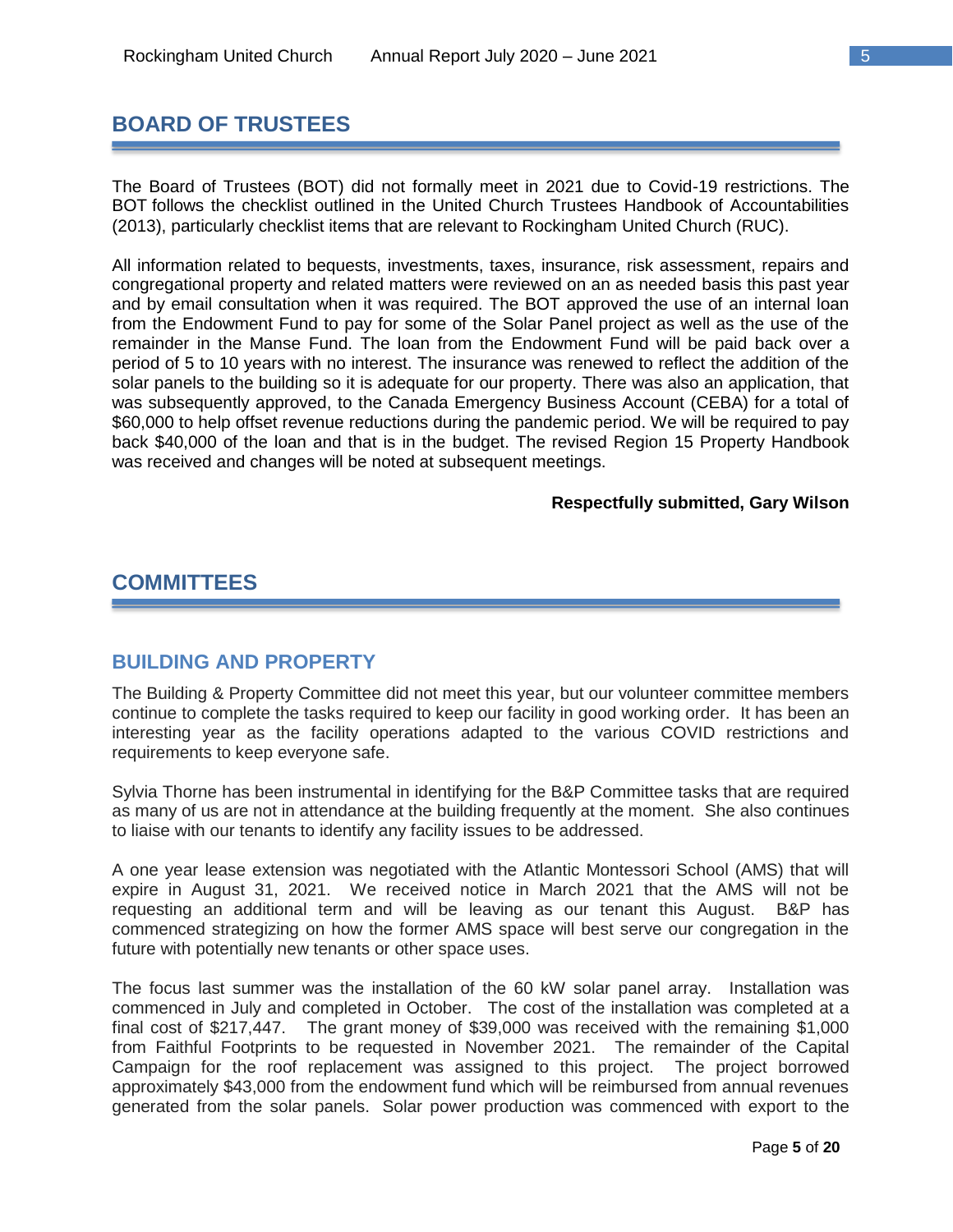local power grid on December 1, 2020. The revenue generated in the first five months is approximately \$7,000. The projected annual revenue is \$20,000.

The contract cleaning service was providing inadequate service due to staffing inconsistencies so the contract was terminated in November 2020. A part-time staff role has been reinstated with Evan Thorne in the role. Evan is doing a great job of keeping the facility clean and sanitized in accordance with public health guidelines. Evan is also addressing minor repairs as they are identified. There are small budget savings with the implementation of the part time role vs. the cleaning contract.

The Building Fund remains in good shape with over \$40,000.

The members of the B&P Committee include: Garner Hill, John Sutherland, Mark Thornton, Sandy Munro, Doug Redden, Paul Gorman, Chris Bona, Kate Brown

#### **Respectfully submitted, Colleen Rollings, P.Eng., Chair**

#### **Technology Sub-Committee**

**The Committee's Mission:** The Technology Sub-Committee of Rockingham United Church will seek to adhere to our church's mission to worship God, share Christ's teachings, welcome all with love, reach out, work for social justice and to care for God's creation. (Paraphrased) This will be done by promoting the use of technology to assist the operations of the church office, provide technological tools for our minister, council and all volunteers which will assist them to communicate with members/adherents, the wider church community and to reach out to the community around us. The committee will support technology in the sanctuary to enhance the worship experience; will support and enhance our church web page and expand the use of social media.

This past year has seen several changes, mainly because of the pandemic. In late August of 2020 we reconfigured the Audio-Visual equipment in the loft to allow us to livestream worship services. That began in September of 2020. Livestreaming open-source software, OBS Studio was downloaded and installed on the loft computer. This software allowed us to bring sound from the sound console, video from our in-house camera and PowerPoint together and have what is displayed on our large screen mirror exactly what we are streaming to our YouTube Channel each Sunday. We also did some prerecording of music by choir members, the Children's Time by our student minister, Ron Shaw or Rev Sarah and scripture readings by various members of the congregation. We learned how to embed the video right in the PowerPoint so we would not have the inconvenience of jumping around during the service. Geoff Doane looked after the audio portion and Rodger Middleton the PowerPoint prep and the flow of the worship from the computer. We have invited a couple of our loft volunteers along to observe, but, with lockdowns and such we have not moved on to the next step of getting others involved. Geoff has done some tweaking of the sound by placing a microphone in the pipe area for our organ and at the back of the piano. This now gives him control of the volume of these instruments. We will be visiting the purchase of more mics and stands and replacing our camera with a new digital model. We would also like to introduce a second camera in the sanctuary, more down at floor level. There is money allotted for these upgrades in the Technology Sub-Committee. Our hope would be to have these upgrades completed over the summer months and ready to be used in the Fall of 2021.

A meeting was held with Shawn Silver, who looks after our server. There is need for memory upgrades and other things, but this is all put on hold until the pandemic is over. A thank you to Don Hailstone who restored the visitor internet connection in our Wi Fi setup. Several people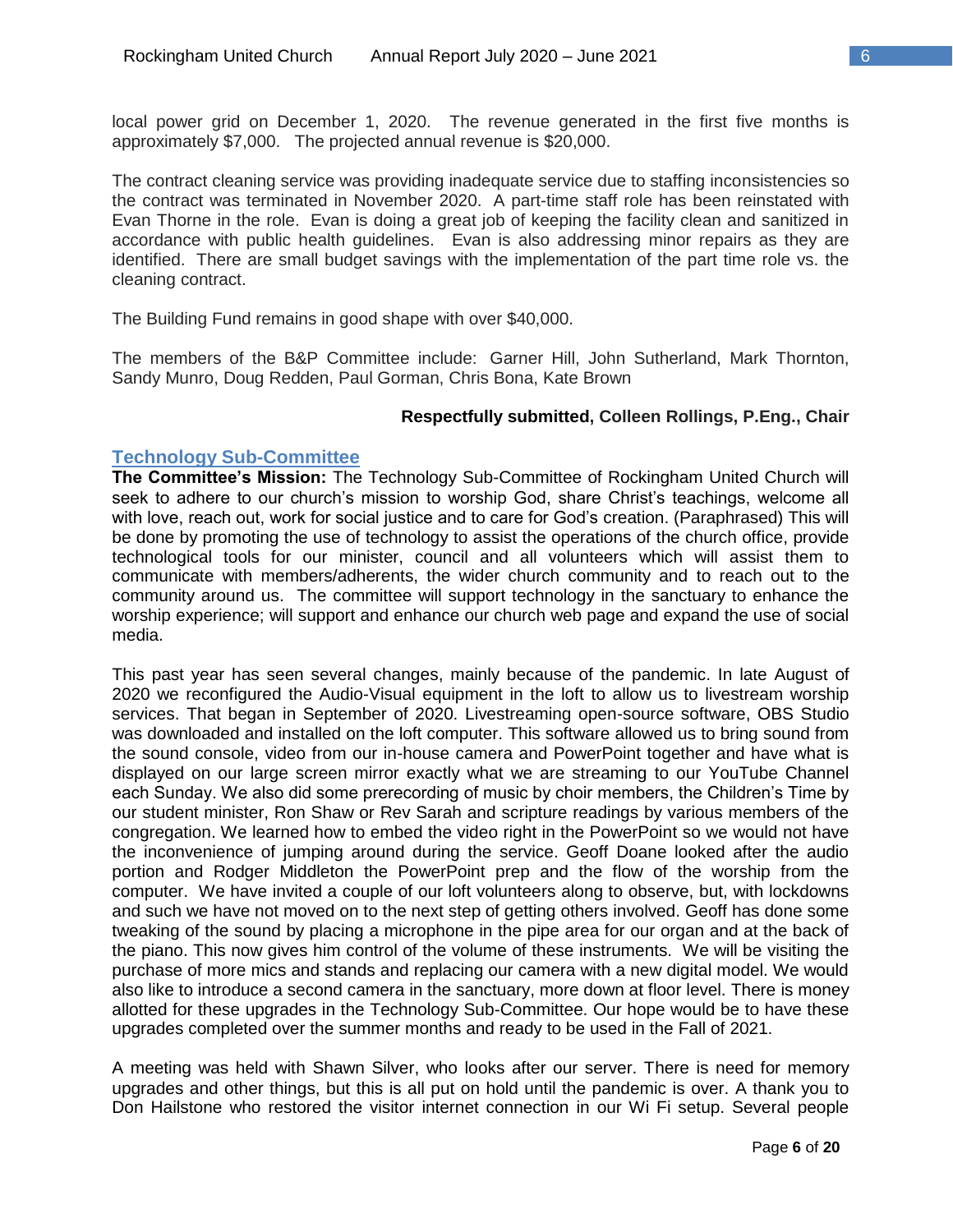were asking about this, and, making use of the Wi Fi visitor connection, we watch the YouTube Livestream in the AV Booth on Sundays to make sure it's streaming ok.

I thank the committee members for their continued involvement in this committee:

- Geoff Doane Fash Sound Specialist
- Don Hailstone Networking, wired & wireless
- 
- 
- Shawn Silver  **Server, Cloud Computing & Computer Maintenance**

#### **Respectfully Submitted, Rodger Middleton**

#### **COVID-19 Sub-Committee**

Committee members are Wendy Bona, Eleanor King, Kathy MacNeil, Heather McLearn, Dianna Prest, Rev. Sarah Reaburn, Sylvia Thorne, Gary Wilson and Mary Lou Evans Isaacs; Chair.

The COVID-19 Committee was formed in the spring of 2020. Our mandate is to ensure that all Public Health directives are followed for the safety of everyone who enters our building. All our meetings have been held via Zoom.

Our first task was to create a comprehensive plan that laid out all the protocols that needed to be followed when we returned to in-person worship. A copy of our plan is posted in the building and the full plan can be viewed on our website. There was a great deal of preparation of the building and sanctuary. We are deeply grateful to Evan Thorne for his help in the preparations. In September we returned to our sanctuary for worship. People registered to attend the services. A committee member checked them in upon arrival. Telephone numbers were given in the event that they would be needed for contact tracing. Although there was no handshaking or hugging allowed, people were happy to see one another, masks and all.

Sadly, we were shut down again in November when there was a spike in cases. We continued to worship online until January. Things went along well and we were able to celebrate Easter in the sanctuary. Within a few weeks cases began rising at an alarming rate and we were once again shut down for everyone's safety.

We are so very fortunate that we have a versatile staff at Rockingham United. Rev. Sarah and Sylvia switched to working remotely. Wendy Hawley has kept in touch with the children and youth and their families. Kathy MacNeil has been tireless in bringing music to the services every week. It has been a challenging time for everyone. We owe our sincere thanks to Geoff Doane and Rodger Middleton who have spent countless hours working to stream the services each week. Thank you to you both and your expanding team for all you have done and continue to do for the congregation of Rockingham United.

Thank you to all the committee members for your dedication to this committee. We have held many good discussions during the year. A member of the congregation recently told me that Rockingham United is the safest place to be. It has been a true team effort. I certainly did not think that COVID-19 would turn into what Dr. Lisa Barrett called "COVID-21" when I volunteered to chair this committee. It has outlasted my time at Rockingham United.

I wish you well in your endeavours to keep our church safe for everyone. We live in hope that someday we will be able to have the pews full of happy people singing praises to God. Until that time, stay safe.

#### **Respectfully submitted, Mary Lou Evans Isaacs**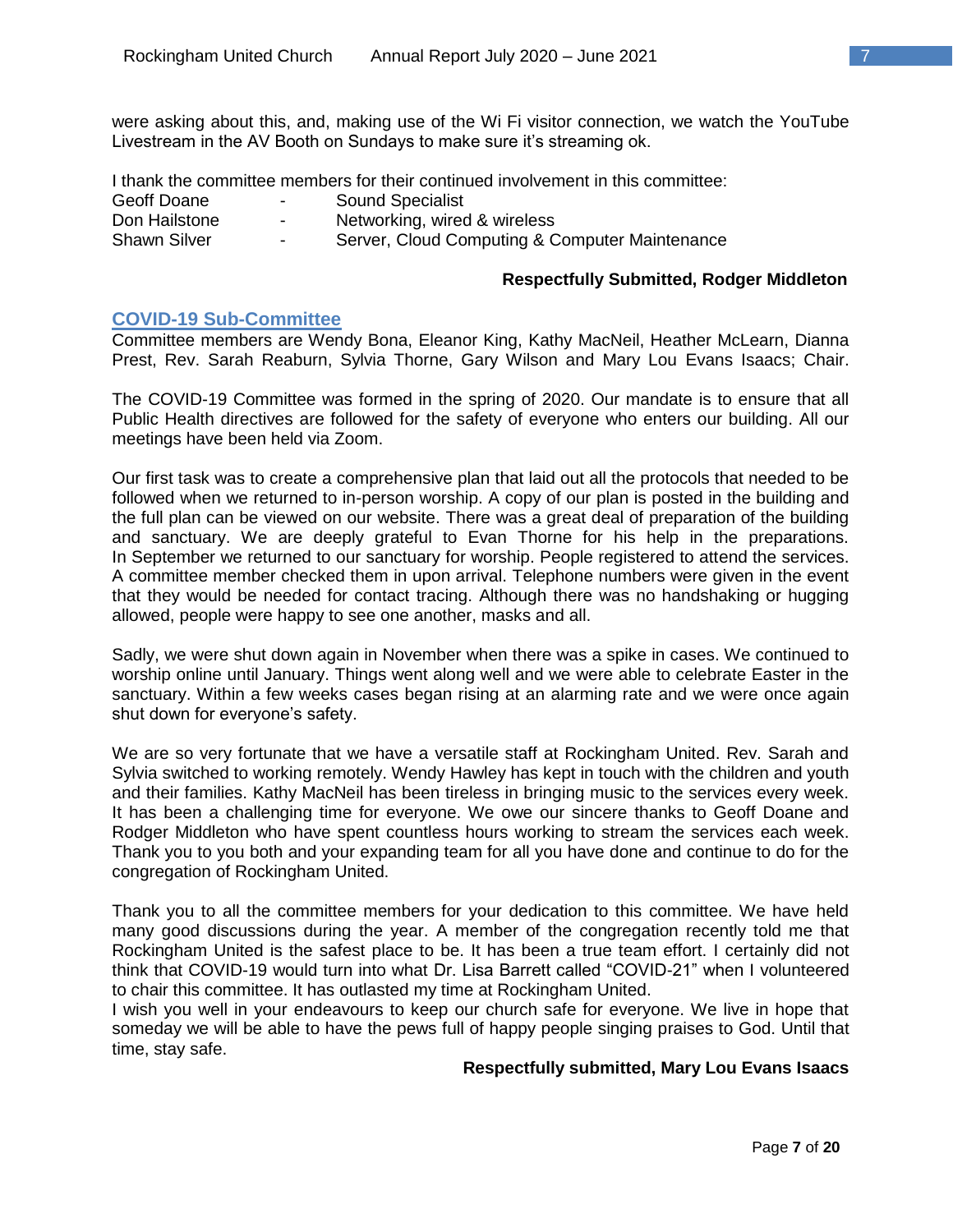# **CHRISTIAN DEVELOPMENT AND EDUCATION**

#### **Nursery and Sunday School Programs**

Sunday school had a very successful year considering the restrictions and limitations that COVID-19 caused. After sending out a short survey to families in the Fall, we discovered that many families were not comfortable returning to in person lessons. The decision was made to continue with weekly At Home Sunday School Lessons and a monthly Zoom Sunday School class.

Even though we were working from home we were able to bring a Christmas pageant together. Children and youth were emailed their parts and parts were recorded at home and then sent to me and Sylvia (office). Then all the videos were put together to form an entire church service! It was a lot of work, but it turned out wonderfully.

After Christmas another survey was sent to families and it had similar results. The majority were not ready to return but a small group was ready, so I made the decision to continue with weekly at home lessons, a monthly Zoom class and add a monthly in person class as well. This way families have a few options and choices to stay connected with the church and Sunday School program. This schedule worked very well. Most Zoom or in-person classes had 6 to 8 children.

In March of 2021 I began to film Sunday School YouTube videos for families to use with their at home lessons. The link was provided in the weekly lesson. In these videos I would read the Bible stories to the children, provide some discussion and questions, and also an introduction to the craft and activities included in the lesson.

Unfortunately, in April of 2021 in person Sunday School was stopped due to raising cases numbers. I am currently working on the Youth Led Service in June where the children/youth typically do the entire service. Like the Christmas pageant participants will be recording their parts at home so they can be put together to form the service. The children love doing these services and are very eager to participate. The theme this year is The Fruit of the Spirit!

Amber Thornton was a great helper for Sunday School this year. She attended the Zoom and in person meetings.

#### **Respectfully submitted, Wendy Hawley**

#### **Youth Group**

As mentioned above, a survey was sent out in the Fall of 2020 and the Winter of 2021 to gain a feel for family's comfort level in returning to in person Youth Group classes. In the fall the vast majority were not comfortable, so we decided to hold Zoom Youth Group classes. Typically, 6 to 10 youth would attend. Each class was a different theme: baking, games, crafts, etc. Youth group would meet twice a month.

After Christmas and the second survey, I learned that most families were not comfortable meeting in person indoors but if outdoor options were available they were more comfortable. The plan was to continue with Zoom meeting once a month but add an outdoor option when possible.

Unfortunately, our first meeting was cancelled due to poor weather but the second one was a large success. The Youth Group met at the Hemlock Ravine and went for a little hike and searched and found three geocaches. Twelve people attended that meeting! Everyone was happy to see each other after almost a year.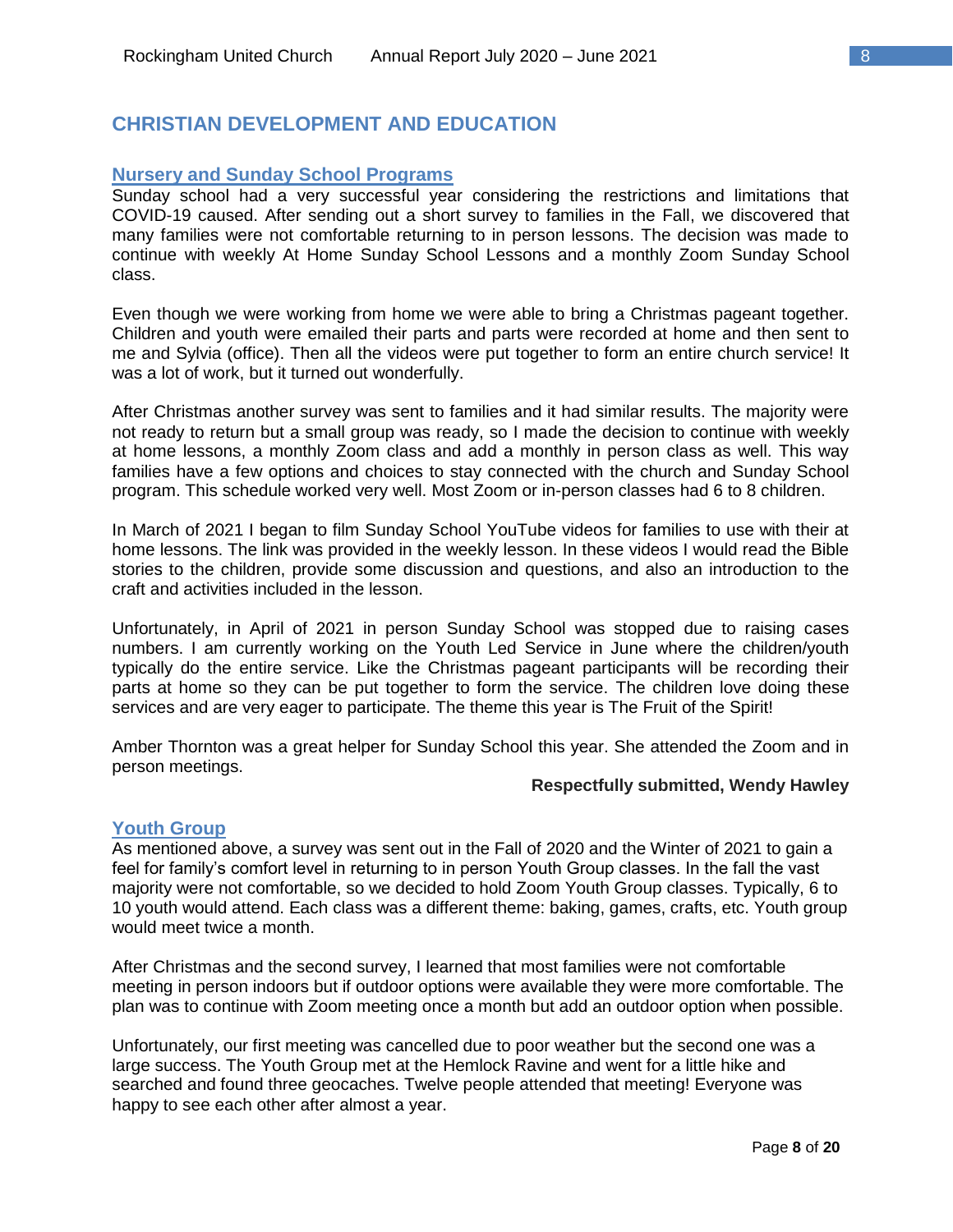In March a Zoom Paint Night Youth Group took place and it was a great success. Supplies were dropped off to families earlier in the week and then 18 youth came together for a wonderful evening of painting.

Once again in April 2021, COVID-19 restrictions caused a halt in in person Youth Group and a few outdoor events had to be cancelled or postponed. If restrictions lift before the end of June, we will hold our annual Scavenger Hunt with Claude.

In the meantime, we will continue with Zoom Youth Group classes.

Amber Thornton was a great helper with the youth group this year. She attended the in person and Zoom meetings and it was great to have her.

#### **Respectfully submitted, Wendy Hawley**

#### **Adult Education**

As with last year, we have continued with Zoom meetings due to the COVID restrictions. This continued into the Spring of 2021 which in turn restricted the ways in which we could gather as adults.

In the Fall book talks were scheduled to take place on Wednesdays to discuss the book " The Skin We're In", jointly with Fairview United . This was done with no pre-commitment and was well received.

In the new year the UCC webinar "Thriving Churches during COVID and Beyond" was held on January 27<sup>th</sup>, February 3<sup>rd</sup> & 8<sup>th</sup>. CD&E covered the cost of the webinars. These were also well received & well attended.

The Spirit site "Seeing TED Talks" took place in late Febrary into March and generated good discussions at the reader's circle.

Confirmation classes were offered. One adult and two youth are interested. The wish is to hold these in person so they have been put on pause during COVID lockdown but will hopefully take place soon once we are able to do so.

#### **Respectfully submitted, Wendy Bona**

### **MEMBERSHIP RELATIONS**

Committee Members are Sharon Ernst, Eleanor King, Noelle Murphy, Gaye Wishart and Mary Lou Evans Isaacs, chair. As webmaster and Rockingham Reflections editor Rodger Middleton and Gary Wilson respectively, fall under the umbrella of Membership Relations. Thank you to you both for keeping us informed of all that happens at Rockingham United. We appreciate your work.

With the onset of COVID-19, the activities of our committee have been vastly curtailed. We continued with online worship services until September of 2020. Members of the COVID-19 Committee looked after greeting every Sunday so that registration was taken care of by them. Socializing was not permitted so we did not host Cup and Conversation. Mary Lou did not stand at the door with Rev. Sarah to greet newcomers and give them a candle.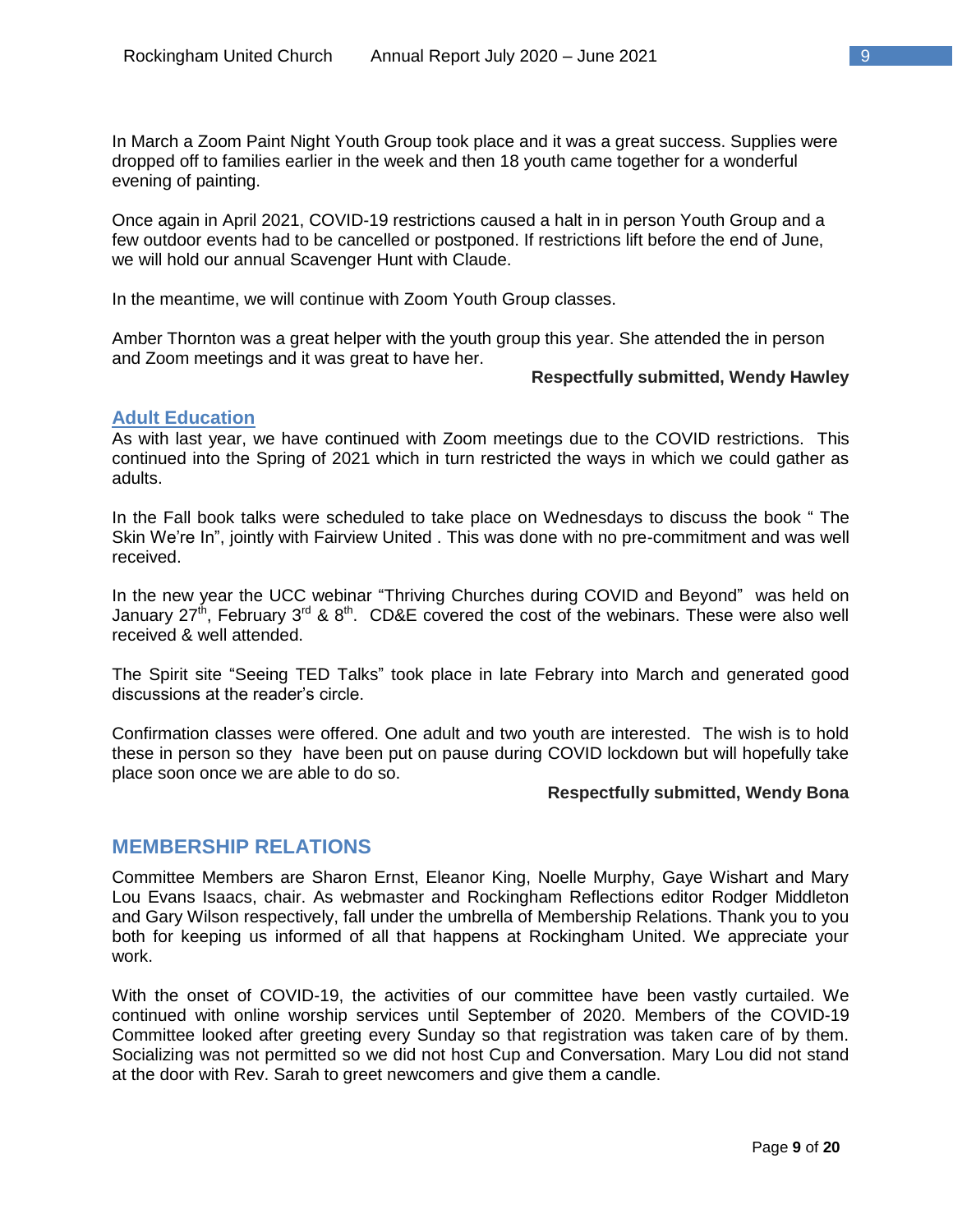In January we were worshiping in the sanctuary which allowed Mary Lou the opportunity to make a birthday cake for Rev. Sarah. The cake was cut and placed in individual bags for people to pick up as they left the church. In February the same protocols were followed to celebrate Anniversary Sunday with a cupcake. In March Mary Lou hosted Cup and Conversation online. In April Sharon Ernst hosted and in May Noelle Murphy will be hosting.

My term as committee chair comes to an end in June 2021. Claude and I will be moving to British Columbia to be near our family. We will return to Nova Scotia next May to spend the summer. I look forward to being able to see people standing together chatting at Cup and Conversation at that time.

I thank the committee members for your years of dedication to the hospitality ministry at Rockingham United Church.

#### **Respectfully submitted, Mary Lou Evans Isaacs**

# **MINISTRY AND PERSONNEL**

**Members:** Kate Brown, Kaireen Chaytor, Barb Lall, JoAnne Tanton, Gaye Wishart (Chair)

- Kate Brown joined our Committee in September 2020. We are pleased to welcome her as she has a wealth of HR experience.
- The Cleaning contract was terminated and we hired Evan Thorne as Caretaker effective December 1, 2020. He works up to 10 hours/week as required.
- The Minister, the Office Administrator, the Church Organist/Choir Director and Sunday School Youth Group Coordinator all received a 2.2% cost of living adjustment effective January 1, 2021.
- The Office Administrator received an additional salary adjustment in May, retroactive to January 1, to provide a more equitable rate of pay for the expanded role and responsibilities.
- The Minister and staff have successfully managed both the challenges of working from home and the production of quality virtual services.
- Performance reviews will all be completed by the end of June.
- We appreciate the maintenance of high standards that the Minster and staff have been able to consistently deliver given the uncertainty of the work environment over the past year. We are truly blessed.

#### **Respectfully submitted, Gaye Wishart**

# **OUTREACH AND REFUGEE COMMITTEE**

There is little doubt that 2021 has been a challenging year for everyone and the Outreach Committee was no exception. COVID-19 caught many off guard and programs that we would normally do in the Spring had to be cancelled due to ongoing restrictions. Despite this challenge, the Committee, like so many others, quickly switched to Zoom meetings and carried on with the view to carrying on with our efforts despite COVID-19. It is with some satisfaction that we were able to maintain many of our programs this year.

The crowning achievement this year was the safe arrival of Ghassan Kaseb and his reunification with his family. It was the final step in a five-and-half-year journey that will allow the family to get together in a safe haven, as all members of the family will be able to travel to Halifax or some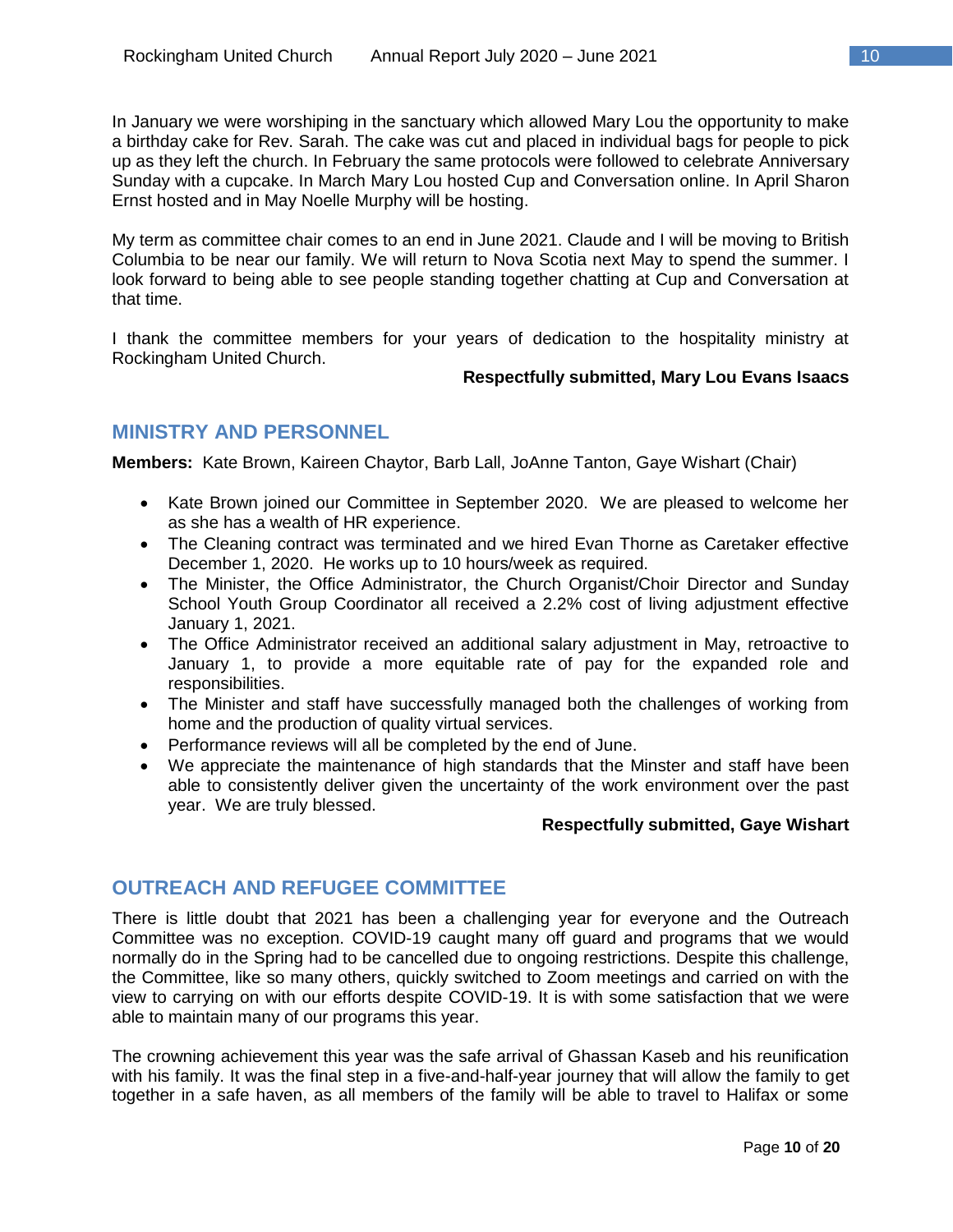other location for a family reunion. Four members of the family are in Halifax, one more in Malta, one in Switzerland and the daughter and her family in Turkey. It was the work of many people and although not a perfect solution, the family is safe. The Refugee Sponsorship Committee stood down in March 2021 and the duties taken up by the Outreach Committee. The Committee will continue to support other refugee groups through the Provincial Round Table on Private Refugee Sponsorship. Letters of thanks are being sent to folks outside the Congregation for their help and advice during this journey.

The other big success was the Annual White Gift Campaign which had to be modified this year. Due to COVID only cash donations were allowed this year. More than \$2400 were raised for Shelter Nova Scotia and the Aids Coalition of Nova Scotia at a time when the need was greater than normal.

Mission and Service was also very successful with more than \$19,000 being raised by the Congregation. It is an effort that is sponsored by Outreach but is the kindness and generosity of the whole Congregation that makes it possible to support the work of the National Church and their overall programs from the training of clergy to social justice issues to Christian education. It is truly a gift that keeps on giving to the wider world community. This year's Minute for Mission focused on Mission and Service this year to explain United Church programs supported by this effort.

African Heritage Month in February 2021 was also celebrated at the church with a program of presentations and conversation on the issues of race, white privilege, social justice issues and how this affects not only the Black Community but also our Indigenous citizens. This will be an ongoing challenge as the Committee will be looking into best practices and programs by other churches and organizations to better help the Congregation understand the issues and how we may be able to assist and in turn learn how to support social justice issues regarding race.

There were some disappointments this year. These were postponements or modifications to meet the restrictions of COVID related health orders from the Province. The biggest was the delay of the stand up of the Interfaith Round Table organized by Al Rasoul but supported by Bedford United, the Jewish Community, the Quakers and ourselves but it is hoped this will be a much wider community of faith. This was delayed until the participants can meet in person. Earth Day, usually celebrated with Al Rasoul, also was modified this April due to health restrictions. Despite this, the area around the Church and D.J.Butler Park were cleaned up by volunteers from the church and surrounding community.

#### **Respectfully submitted, John McLearn**

# **PASTORAL CARE**

Members: Eleanor King (Chair), Heather Coady, Barb Lall, Doreen Martin, Jan Mills, Hazel McLeod, Janet McMurtry, Jean Wentzell, Joan Munro, Lynda Pentz, Ron Tanton, Diane Ward, and Rev Sarah. We miss our valued committee member of many years, Gerry Butler, who passed away. Since Jan, we have met regularly using Zoom.

The Pastoral Care Committee provides support to members of our church community, especially during times of illness and death. Approximately 30 individuals are being contacted regularly. Our hospital, nursing home and home visits have been restricted due to COVID. Cards, notes and telephone calls are an essential part of the support we bring to our church family. We were unable to celebrate at parties with those who are 90 but a gift was delivered. We appreciate any information that helps us to update our birthday and anniversary greeting information. All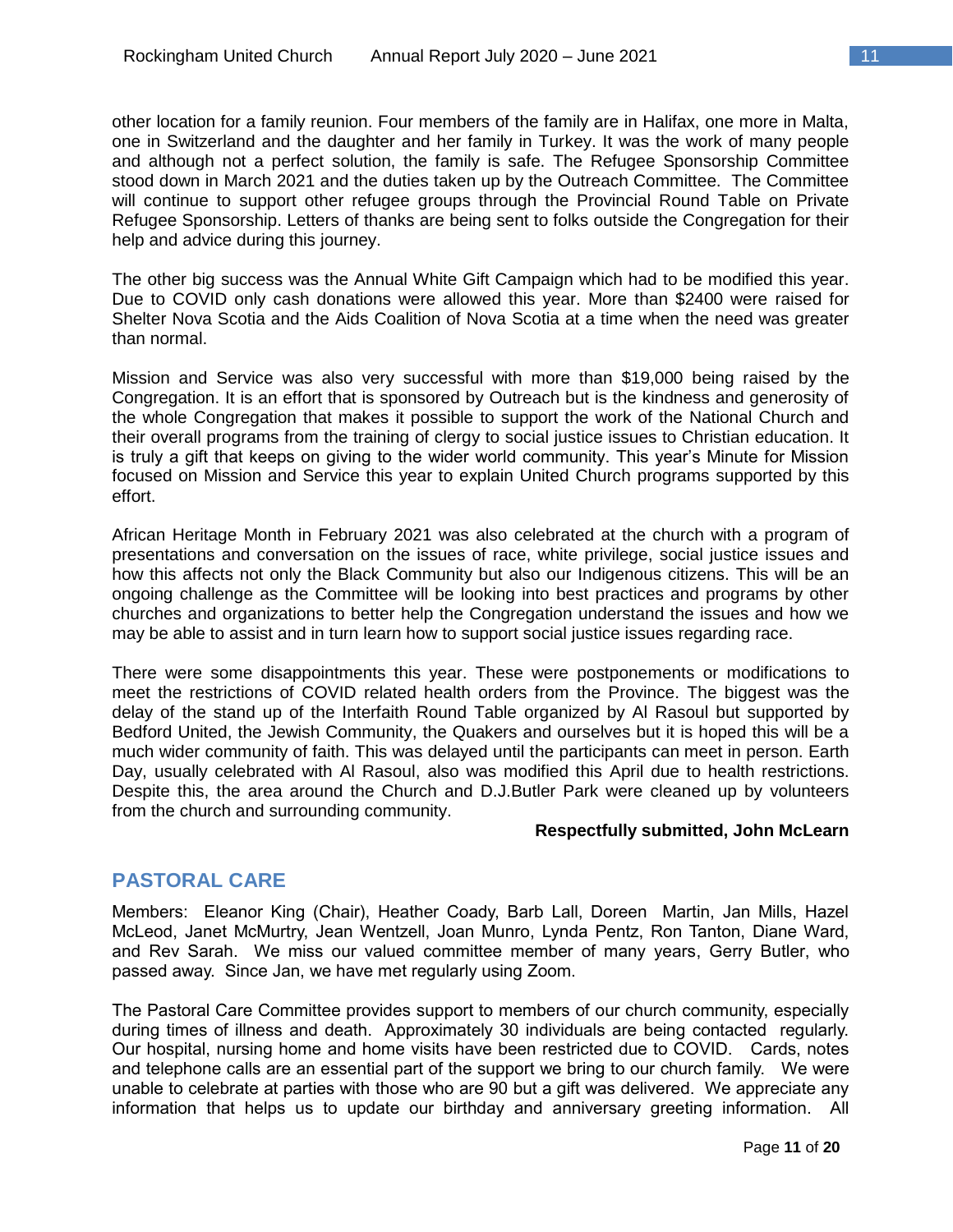Friendly Socials under the leadershiip of Joan Munro as well as the Worship Services with Rev. Sarah at Shannex, Clayton Park, were cancelled. These activities will be resumed when the COVID restrictions are lifted.

The Committee members purchased Valentine cookies and prepared Easter gift bags for 32 church family members.

We look forward to resume visiting when it is safe.

#### **Respectfully submitted, Eleanor King**

# **UCC ATLANTIC REGION**

Regular COVID updates from Executive Minister Rev. Faith March-McQuish have been circulated according to provincial Health Authority and premier guidelines. United Churches have taken direction in this way since the beginning of COVID. Weekly updates from Region 15 are generated and are available to anyone on-line at<https://ucceast.ca/regional-council-15/>

Region 15 and First Dawn Shining Waters have continued to support Outreach Ministries such as Arthur Kidston Memorial Camp, Brunswick Street Mission, Sherbrooke Lake United Church Camp and St. Paul's Family Resource Institute throughout the changes brought on by COVID restitutions. It has been a difficult time for such charitable bodies to continue to serve those who benefit from their programs. However, interesting models have developed to maintain their services differently. Links to their adapted programs can be found on-line at the link above Region 15 / Ministries / Incorporated Ministries. The ability for programs to adapt has been one of the amazing challenges COVID has generated.

The 44th General Council of The United Church of Canada will meet in July 2022, entirely online, for the first time in the history of the United Church. We encourage you to prayerfully consider serving as a General Council commissioner, which provides you a unique opportunity to be part of the wider church and have an impact on the future of General Council meeting and serve as commissioners for 3 years.

Annual Meeting May given Regional Dates for the minutes:

Given there was much uncertainty around when groups will be allowed to gather in large numbers and when a vaccine will be available to the greater population. As a result, a motion was passed at a February 2021 council meeting that the annual meeting of Regional Council 15 be held virtually on May 27-30, 2021.

No ordination of eligible clergy will happen at this meeting as it normally would. Various ordination services will be scheduled on an ad hoc basis, as travel of the Executive Minister allows.

#### **Respectively submitted, Brenda Munro**

# **STEWARDSHIP**

The Stewardship Committee met on September 24<sup>th</sup> 2020 to determine the best course of action for fundraising under COVID restrictions. It was decided that all of our meetings would take place online, and our usual church based fundraisers would have to be modified. Our first fundraising event of the year took place on October 16<sup>th</sup>. It was a "Beans to Go" lunch. We had a good response to this take away and raised \$900.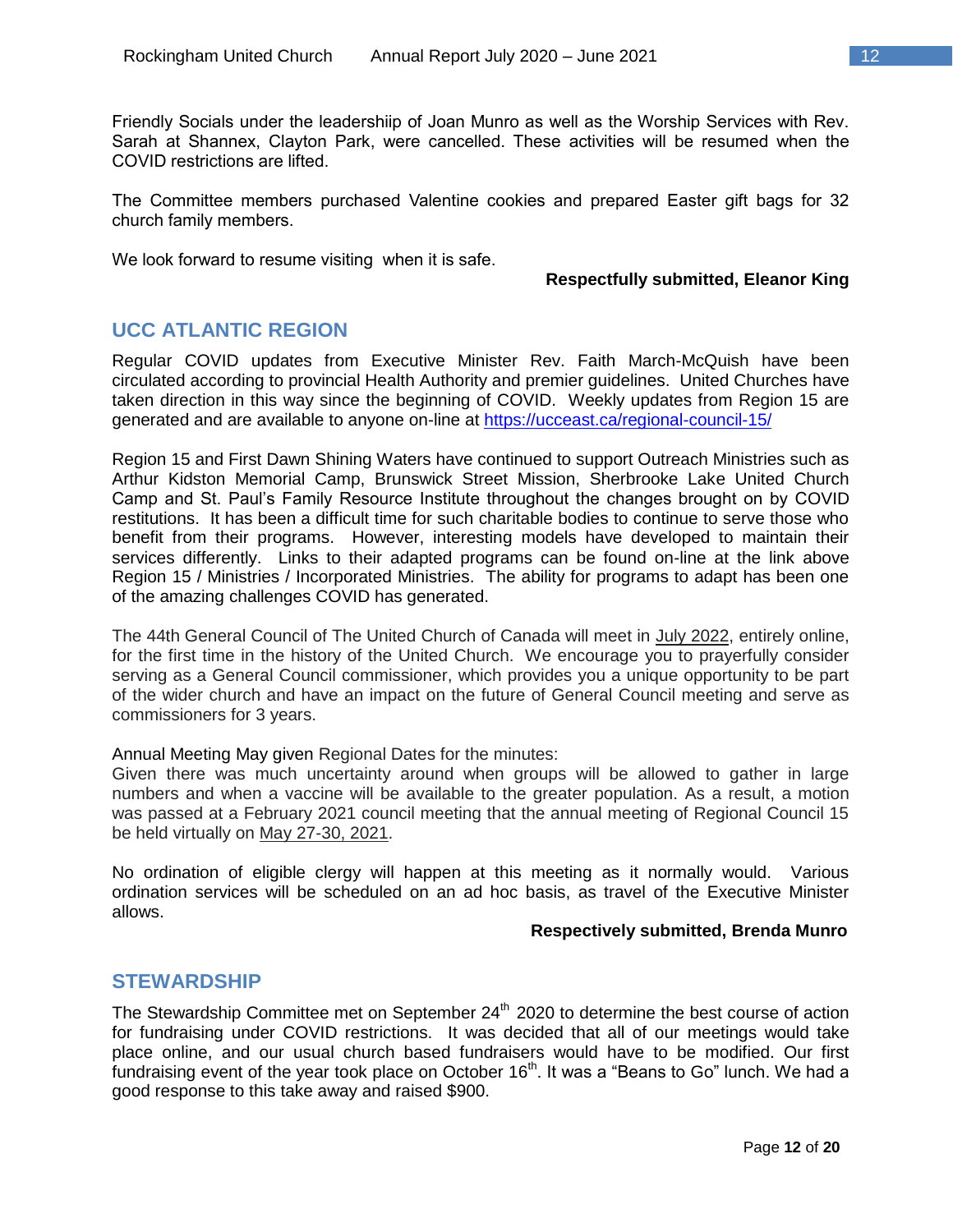Our second event was in December. It was the sale of Christmas floral arrangements. These were picked up at the church door or delivered to the purchaser. It generated a profit of \$300. In December the committee also distributed the collection envelopes to people who were not using the PAR system.

In January we once again did some online brainstorming to come up with fundraising, and "fun raising" events that were COVID compatible. We decided to use Valentine's Day as a theme and sell Valentines cookies. This idea developed into a small gift pack of Valentine card and cookies with a message of your choosing, to be delivered to the person of your choice. This event was hugely popular with a profit of \$800.

In March we held a tried and true fundraiser, a soup luncheon. This was adapted to become a frozen soup take away, to be enjoyed at the purchaser's leisure. There were several varieties of soup available and once again the response from the congregation was wonderful and we make \$1060.

This year the committee had a booster in the person of Donna Schnare. She made Easter themed COVID masks and donated them to the committee to sell. \$230 was made from this sale. We hope to encourage more people to develop private fundraisers.

This year saw the change of Stewardship month from November to April. This change was made to better highlight Stewardship in month that the church calendar is not so full. A Stewardship appeal letter as well as a narrative budget was distributed to the congregation. Three church services were dedicated to different aspects of Stewardship, mission, spirituality and generosity. April was also the month for Earth Day and the committee continued to support this day by holding an Earth Day clean up and "One bag Challenge". Despite the bad weather there were 19 participants with 17 garbage bags, 1 blue bag and the RUC green bin filled.

Throughout the year we continued to promote fundscrip as an easy, convenient way to raise money for the church. We had a great response from the congregation and raised an amazing \$2,509.52 by the end of April. We have one more order in May so the year total will be even higher. Excellent work!

We hope to hold one final event for this year, COVID restrictions allowing. It will be a plant sale held early in June. Members of the congregation have been asked to donate plants from their gardens and these will be sold as a yard sale event or on line if that is necessary.

I would like to thank my excellent committee members, Dave Carmichael, Santosh Lall, Beth Wilson, Lynn Knapp and Brenda Munro . They have been excellent supporters in trying times.

#### **Respectfully submitted, Sandra Taweel**

### **WORSHIP**

#### **Current membership of the Committee:**

Rev Sarah Reaburn (ex-officio), Heather McLearn (chair), David Clare, Anne Forbes, Ann Collinson, Brenda Munro, Terry Shaw, Kathy MacNeil (RUC Music Director)

Temporary/visiting member, ex-officio: Ron Shaw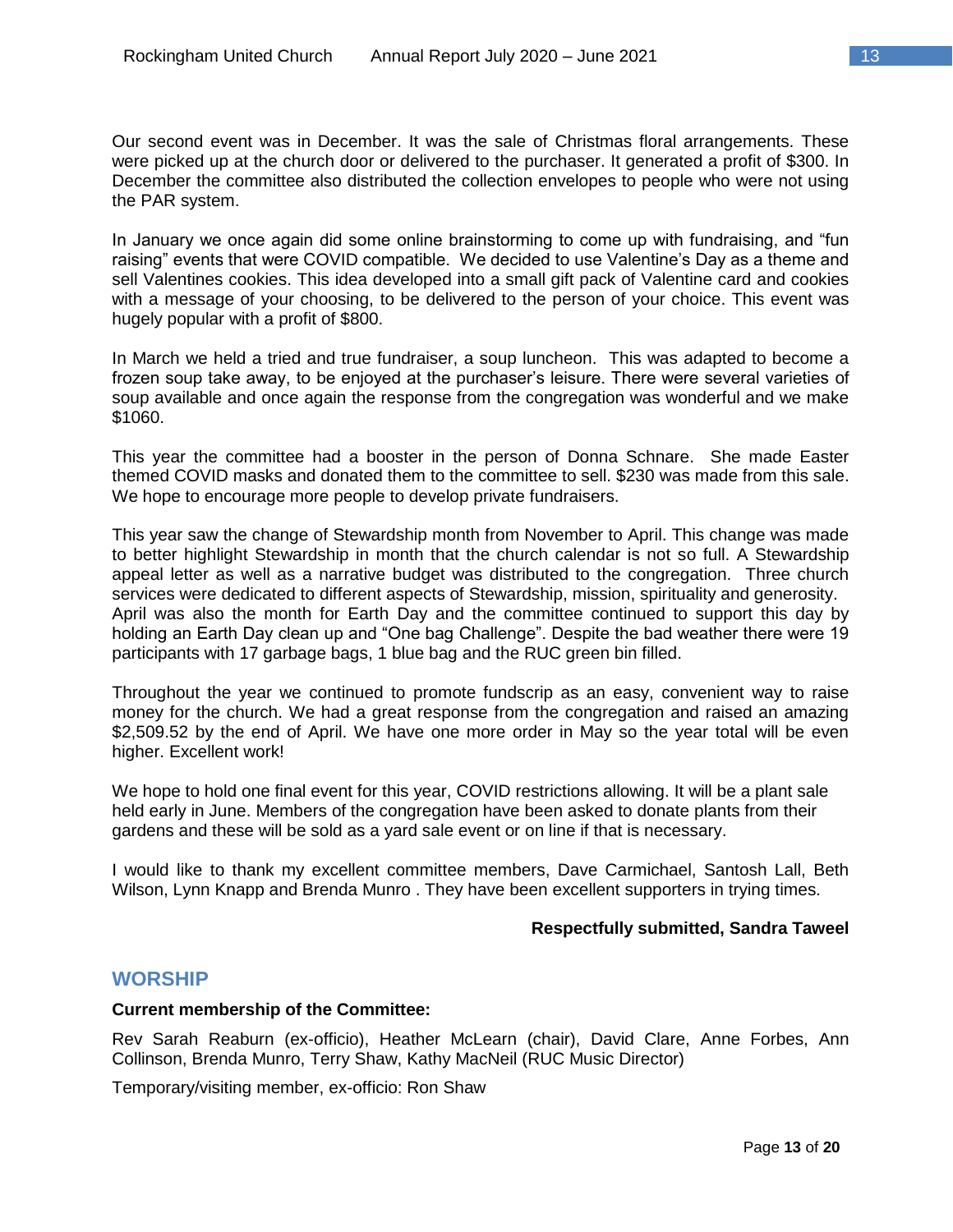The Worship Committee met monthly by Zoom, on the first Tuesday of the month from September 2020 to May 2021.

#### **Statistics 2020/21**

- We welcomed 8 new members by membership transfer.
- Weddings 0
- Baptisms 0
- Funerals 5

This has been a year of challenges for many of us, both personally and as a congregation. We have had to put some of our plans on hold due to restrictions during the pandemic, including planned renovations to the Narthex area. We resumed in-person worship in September 2020 and were forced to suspend it from late November 2020 until January 2021, and again in April 2021 due to increasing cases of viral infection. Currently, we are streaming totally pre-recorded services via YouTube, in compliance with a recommendation from Region 15. We are thankful indeed for the skill and leadership of our Office Administrator, Sylvia Thorne, and our Audiovisual/tech team, led by Rodger Middleton and Geoff Doane.

It is unclear when in-person services will resume, but we are praying that the situation may improve by early June.

We had no resignations or additions to the Committee in 2020/21.

During the past year, the activities of the committee included planning Sunday Worship under the guidance of Rev. Reaburn, arranging and planning special services, recruiting volunteers for participation in worship services and for tasks related to the maintenance of the Sanctuary and Narthex, and arranging for supply ministerial and music staff.

We would like to acknowledge the many contributions of our committee members:

- David Clare and Sandra Allen for taking care of the duties for our funerals.
- Anne Forbes for looking after our Communion and organizing Communion servers and Scripture readers.
- Kathy MacNeil for performing as our Committee secretary.
- Ann Collinson maintaining the Christ Candle, and organizing hanging of banners in the Sanctuary.
- Kathy MacNeil for "going above and beyond" to provide music in Worship.

Thanks to members of the congregation who have taken on certain duties to maintain and enhance our Sanctuary and our Worship:

- The Audiovisual Team for their work arranging livestreaming and pre-recording Worship.
- All those who have volunteered as ushers, communion servers, and readers, and serve our congregation during Worship.
- The youth of the congregation, who have continued their participation in worship services periodically throughout the past year, greatly enjoyed by the congregation.
- Members of the Committee who participate in decorating the sanctuary for special seasons. We deeply appreciate their gifts of time and talent over the past year.
- Claude and Mary Lou Isaacs, who made a substantial donation for improvements to the chancel area.

Special thanks to Sylvia Thorne for her ongoing assistance and encouragement.

Services and Accomplishments of the Worship Committee during 2019/20:

Shared services with Fairview United Church for the months of July and August 2020.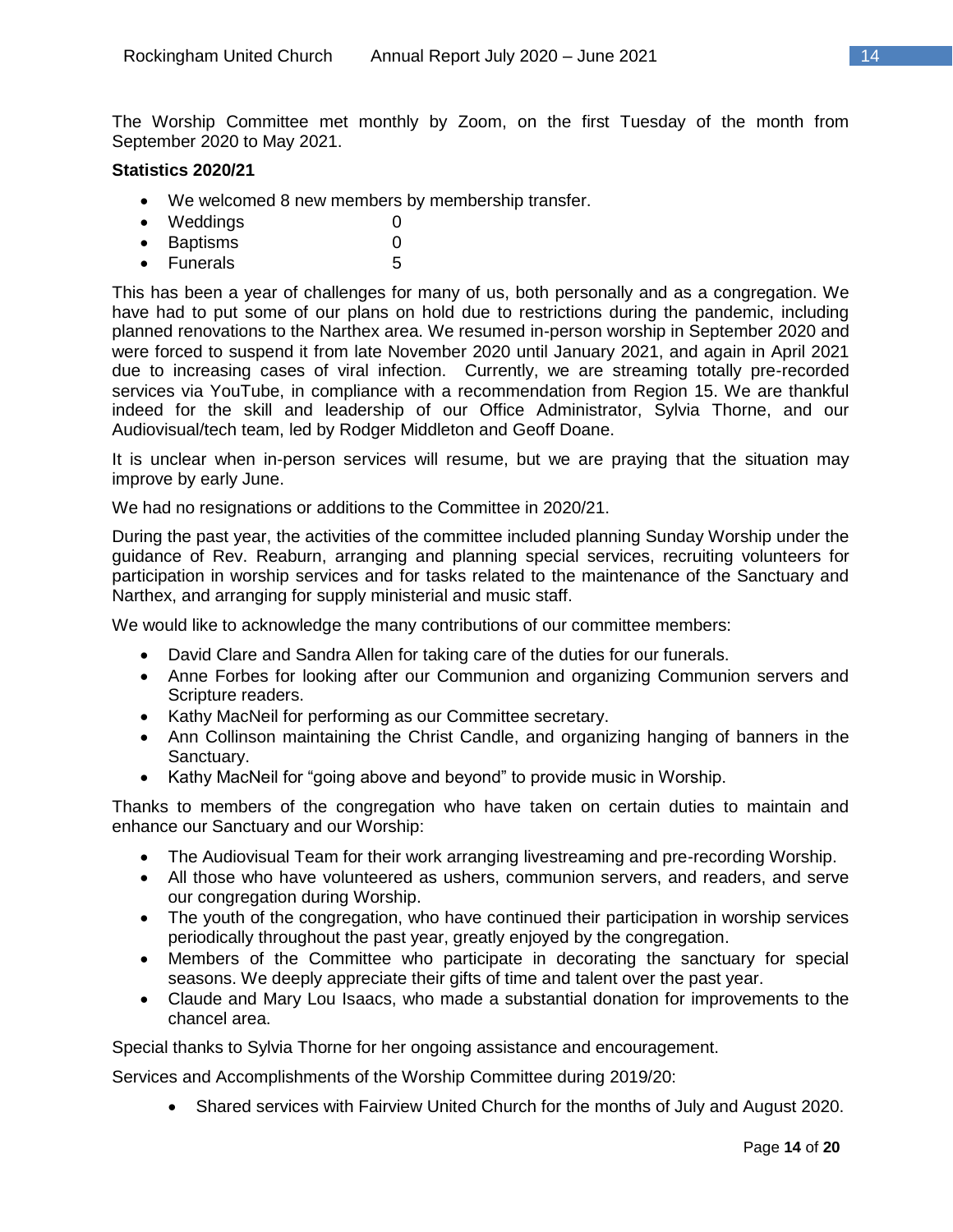- Contributions to special services for Remembrance Day, and to Advent and Christmas Eve online services.
- Revision of the RUC information pamphlet on funerals. Similar revisions are planned for pamphlets on weddings.

#### **Summary**

As chair of Worship, I would like to thank the members of the Worship Committee, our wonderful paid staff at RUC, and the congregation for your ongoing support. We are truly blessed to have an abundance of talents within our congregation and are grateful to those who have shared their gifts so generously. Pulling together as a community of faith has never been more important.

#### **Respectfully submitted, Heather McLearn**

# **GROUPS**

# **CHOIRS**

It is with the deepest regret I must report that as a result of the worldwide COVID-19 pandemic, the Choirs of Rockingham United Church were unable to meet this church year.

The Senior choir did meet a few times on Thursday evenings before Easter for 30 minutes only, to sing at a distance, with masks on, but due to further restrictions, in April 2021, all choir gatherings stopped. Many recordings and videos of our choirs, ensembles and individuals have been used for special music during the in-person services as well as the on-line streaming services. I was able to sing the hymns live, or pre-recorded since gatherings were permitted from March, 2020 until November, 2020 and again from January, 2021 until April, 2021. During the inperson church worship sessions, two or three choir members were able to join me in the loft each Sunday to assist with hymn singing before the lockdown in April 2021. Our deepest gratitude is extended to Geoff Doane and Rodger Middleton who have both spent countless hours recording, searching for recordings, cutting and pasting, and performing whatever magic was needed to ensure these recordings were well presented. All the singers of RUC eagerly look forward to assembling again to offer music in worship in the nearest future.

#### **Respectfully submitted, Kathy MacNeil, Choir Director**

### **UNITED CHURCH WOMEN (Women's Ministry Network)**

Kitchen-Eve Tupper

President-Sharon Ernst Vice President-Vacant Secretary-Heather McLearn Past President- Joanne Perry Stewardship-Diane Ward Church in Society-Eve Tupper Treasurer-Mary Lou Evans Isaacs Chair of Finance-Heather McLearn

Unit Leaders: Clayton Park - Eve Tupper Jean Hogan- Audrey Wade Laura Wright- Mary Lou Evans Isaacs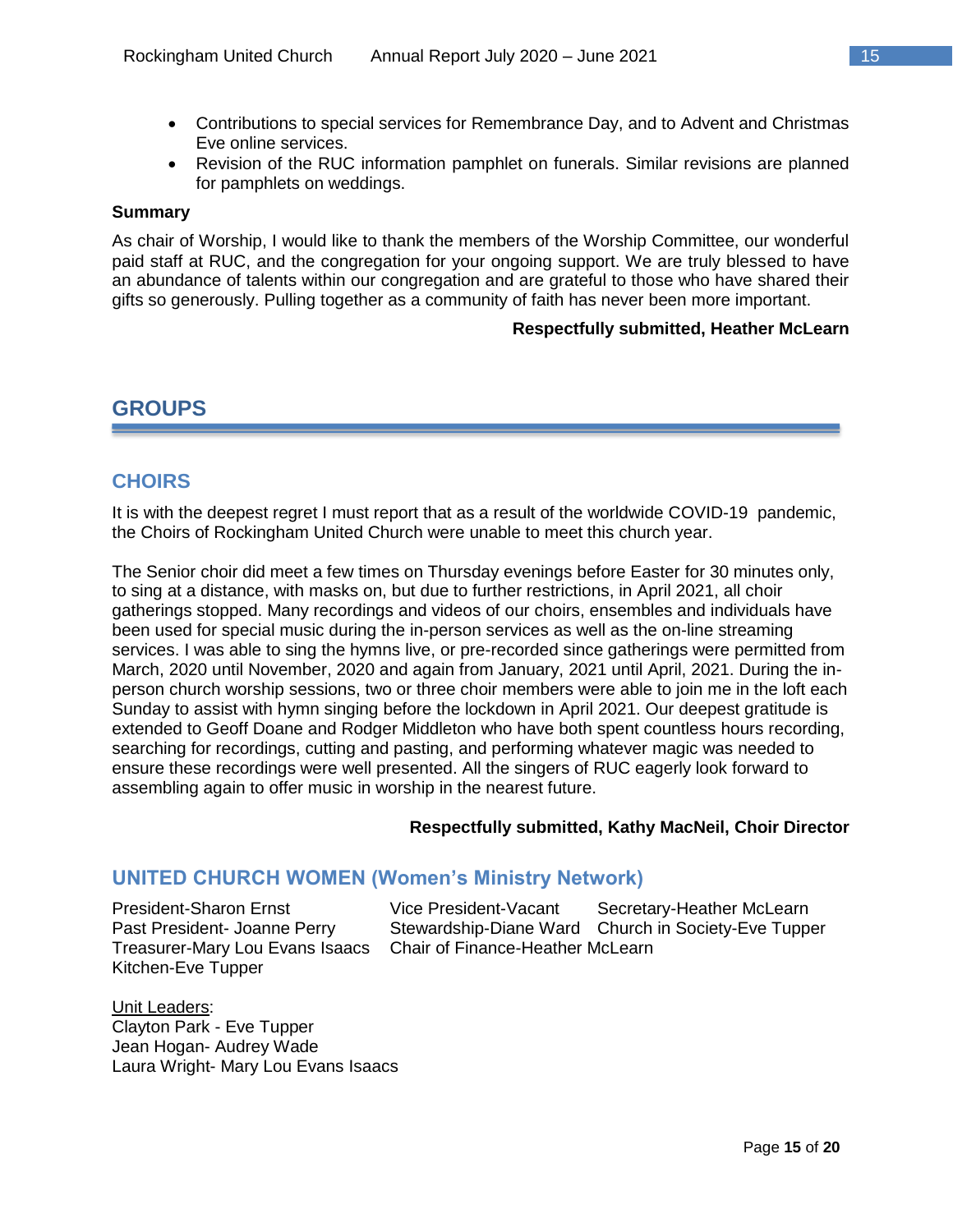The members of our three units enjoy working alongside one another in our support of Rockingham United Church and our Mission and Service projects.

In 2020, most units were unable to hold their meetings due to the COVID-19 pandemic. We were able to hold meetings, maintaining small gathering size and social distancing, in September and October to plan for our Annual Christmas Sale, and a wrap-up meeting in November following the sale. Due to COVID-19 the Annual Christmas Sale took a much different format in 2020. It was held online starting on Nov 6<sup>th</sup> with orders placed all week. Pickups of items were arranged for specified times on Nov 14<sup>th</sup> in order to honor social distancing. Many thanks to Rodger Middleton for all his assistance placing our catalogue on the RUC website. Also many thanks to Sylvia Thorne for her assistance in putting the catalogue together in a PDF and for processing all of the etransfers and any cheques that arrived in the office. We also took orders for baking trays – squares or shortbreads, with the last day for payment being Nov 22nd. Dates for tray pickup were Nov 28th and Dec  $5<sup>th</sup>$  with times for pickup also arranged to practice social distancing. We greatly appreciate the support of the congregation in making this a success.

At our Annual General Meeting in January 2020, the decision was made that the Rockingham UCW, as a formal organization reporting to Halifax Presbyterial, would cease to exist at the end of December 2020. With regret, the membership transitioned from Rockingham UCW to a new entity tentatively called Women of Rockingham United Church. We will primarily be a social group within our pastoral charge, although we hope to continue assisting with fundraising. Due to COVID-19 we were unable to gather in the fall to plan our future and we hope we can do this when it is safe to do so.

The UCW used some of their funds to make purchases for the kitchen - a new induction cooktop which was installed in December and a new refrigerator which is still on back order. The remaining UCW funds of \$4023.43 were turned over to the RUC Operating Fund at the end of December. In total, throughout 2020, UCW turned over \$565.25 from the Shrove Tuesday bake sale as well as an additional \$9523.43 to RUC Operating Fund.

In March 2021 Women of Rockingham United Church coordinated the Easter Egg Food Drive. Easter eggs stuffed with food item suggestions were handed out at services on March14<sup>th</sup> and  $21<sup>st</sup>$  with items being returned to church on March  $28<sup>th</sup>$ . This was a success again this year thanks to the support and generosity of the congregation.

We missed our gatherings this year and hope that in the Fall of 2021 we will be able to gather again and plan what our future will look like.

### **Respectfully Submitted, Sharon Ernst**

#### **UCW Financial Reports January 1, 2020 – December 31, 2021**

**BALANCE FORWARD**

|                     |         | <b>Balance</b> |
|---------------------|---------|----------------|
| <b>INCOME</b>       |         | 10235.27       |
| <b>AGM Offering</b> | 30      |                |
| Units               | 1189.77 |                |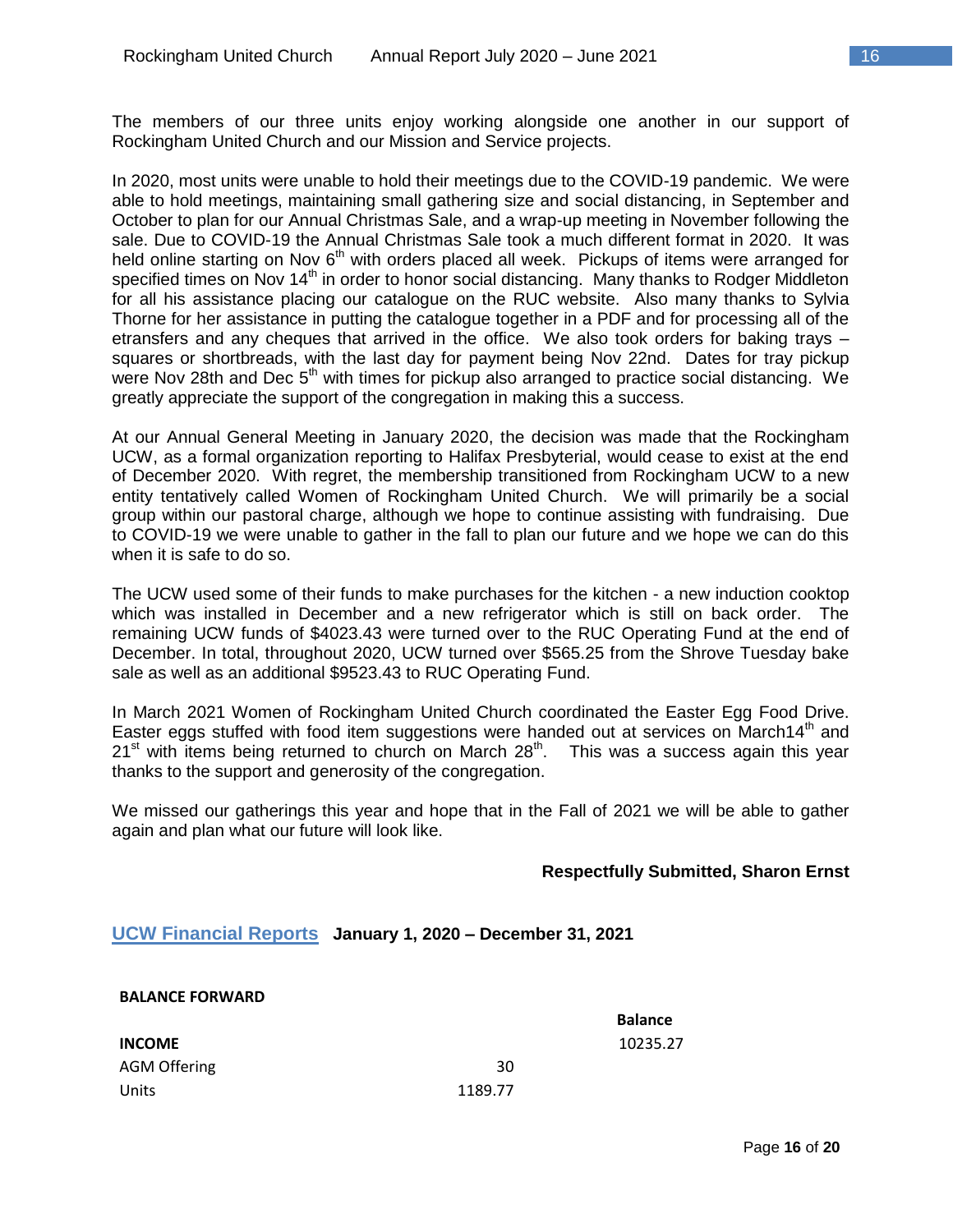| Kitchen Use                   | 0        |             |
|-------------------------------|----------|-------------|
| Christmas Sale                | 3982     |             |
| <b>Bake Sale</b>              | 565.25   |             |
| <b>TOTAL</b>                  | 5767.02  | \$16,002.29 |
| <b>DISBURSEMENTS</b>          |          |             |
| <b>RUC</b>                    | 2000     |             |
|                               | 565.25   |             |
|                               | 1000     |             |
|                               | 2500     |             |
|                               | 4023.43  |             |
| Presbyterial                  | 108      |             |
|                               | 76       |             |
| Kitchen Supplies              | 26.87    |             |
| Sale Expenses                 | 25       |             |
| Vineyard Christian Fellowship | 250      |             |
| M&S                           | 1500     |             |
| Dal                           | 100      |             |
| Camp Kidston                  | 325      |             |
| Deaf Ministry                 | 100      |             |
| St. Paul's                    | 175      |             |
| <b>Brunswick Street</b>       | 250      |             |
| <b>Staff Gifts</b>            | 200      |             |
| Newman Electric               | 241.88   |             |
| Countertop stove & Fridge     | 2535.86  |             |
| <b>TOTAL</b>                  | 16002.29 | \$0.00      |

# **MEN'S GROUP**

The Men of RUC is an opportunity for all men of the congregation to gather, through service to our church, outreach to those in need, and social activities. We focus on the spirit of friendship of men involved in our church. While we have 40+ men on our email distribution list, we typically have 10 – 15 ready and willing to participate in our various activities each year. Our activities came to a grinding halt in March 2020 with the arrival of the COVID-19 Pandemic.

None of our regular social activities took place due to the pandemic.

#### **Outreach Projects:**

**Monthly Lunch Meetings:** While our monthly lunch meetings continued this year, there were times when we could not meet due to the closing of restaurants. The cost of admission is new socks and/or underwear, good quality used winter clothing, gloves, toques and mittens for The **Brunswick Street Mission**. We kept in contact with the mission and fulfilled their need requests of not only the above noted items, but on one occasion a large quantity of toiletries. Coffee Shop Gift Cards were also a part of our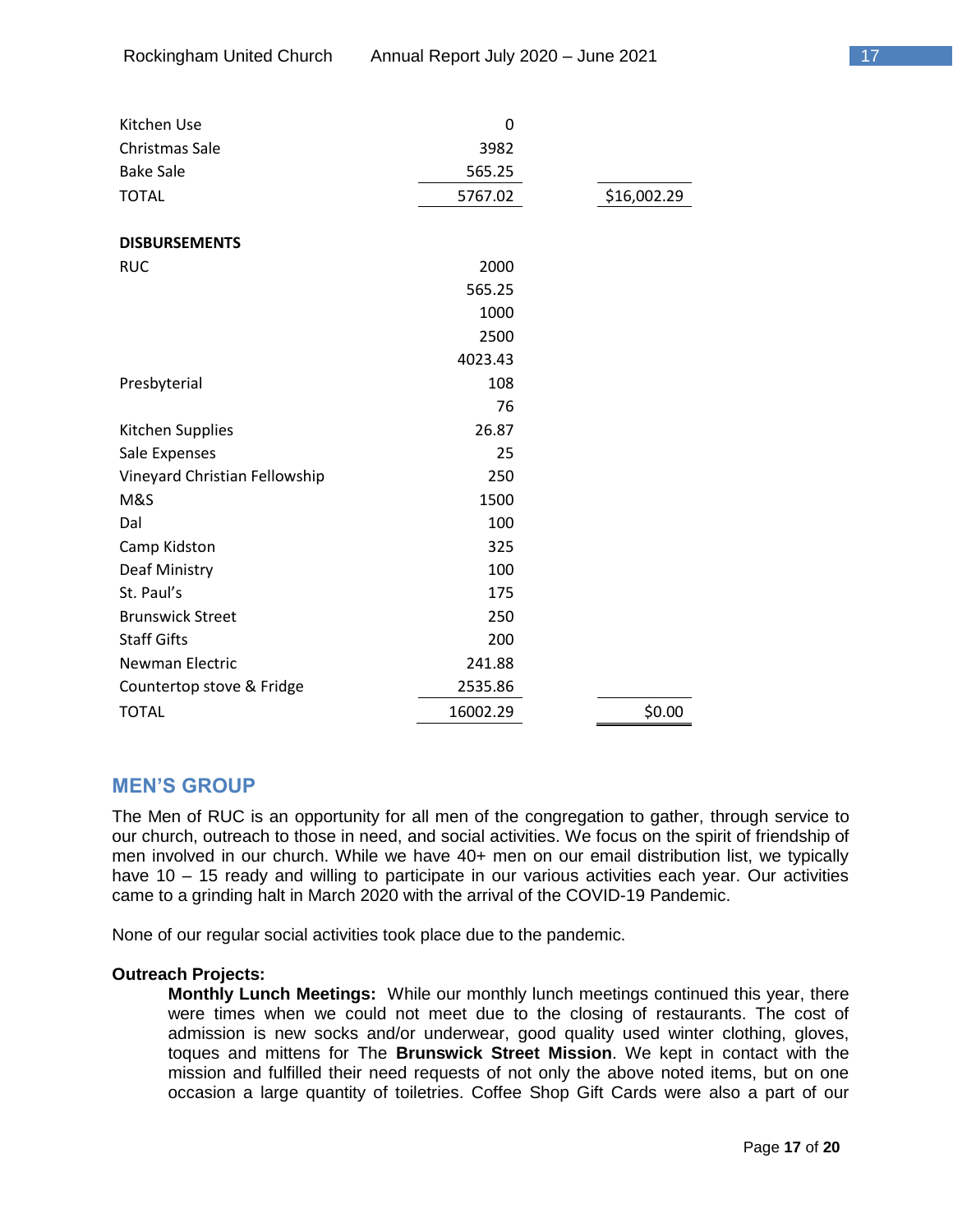monthly delivery to the mission. We thank all participants of this Outreach project which is also a social activity for the men of RUC. We also thank Freeman's on Dutch Village for their kind hospitality during these monthly events.

**Brunswick Street Mission Breakfasts:** This Outreach Project was closed due to the Pandemic. The breakfasts were still held but volunteer groups were replaced with staff. The breakfasts are prepared and handed out as take out meals.

#### **Fund Raising Projects:**

**The Charlie Murphy RUC Memorial Christmas Tree:** We were able to carry on with the Memorial Christmas Tree in December. During the Pandemic, the Memorial Christmas Tree realized the largest sale of Ornaments since its inception.

**Shrove Tuesday Pancake Supper & Mother's Day Lobster Lunch:** Both of these events were cancelled due to the Pandemic.

**Oscar:** Our **2020 Oscar Campaign** began early in the year and ended on White Gift Sunday in December. It too was a great success, surpassing all other Oscar campaigns since its inception. Our 2021 Oscar Campaign began on April 11<sup>th</sup> and will end the Sunday following Thanksgiving. **Oscar** is an acronym for **O**ur **S**pare **C**hange **A**iding **R**ockingham.

#### **Projects around the Church:**

**Church Property Clean Up:** A work party was held to clean up around the church entrance, The John Turner Memorial Garden, the area around the oil tanks and around the perimeter of the parking lot.

**Provide support for the Building and Property Committee:** The Building and Property Committee continues to rely on support of the men of RUC on an as needed basis for projects around the church facility, inside and out.

#### **Finances: Men's Group Financial Report July 1, 2020 – June 30, 2021**

#### **Opening Balance July 1, 2020 \$1,408.07**

| <b>Receipts:</b>                               |              |            |
|------------------------------------------------|--------------|------------|
| <b>Oscar 2020</b>                              | \$5,788.50   |            |
| <b>Memorial Tree</b>                           | \$1,695.00   |            |
| Memorial Tree Donation in Memory of C. Murphy* | \$280.00     |            |
| Shrove Tuesday Pancake Supper*                 |              |            |
| Lobster takeout 2020*                          | \$9,171.57   |            |
| <b>Disbursements:</b>                          |              |            |
| <b>Memorial Tree Purchase</b>                  | 37.83<br>\$. |            |
| <b>Transfer to Church Operating Fund</b>       | \$7,800.00   | \$7,837.83 |
| <b>Closing Balance May 12, 2021</b>            |              | \$1,333.74 |

#### **\*Accounting Notes:**

a) Neighbours of Charlie Murphy heard about our memorial tree after the fact and banned together and donated \$280.00. This amount was not recorded in our receipts for last year's memorial tree and was received by the church office on February 23, 2020. We will include it as a part of this year's project.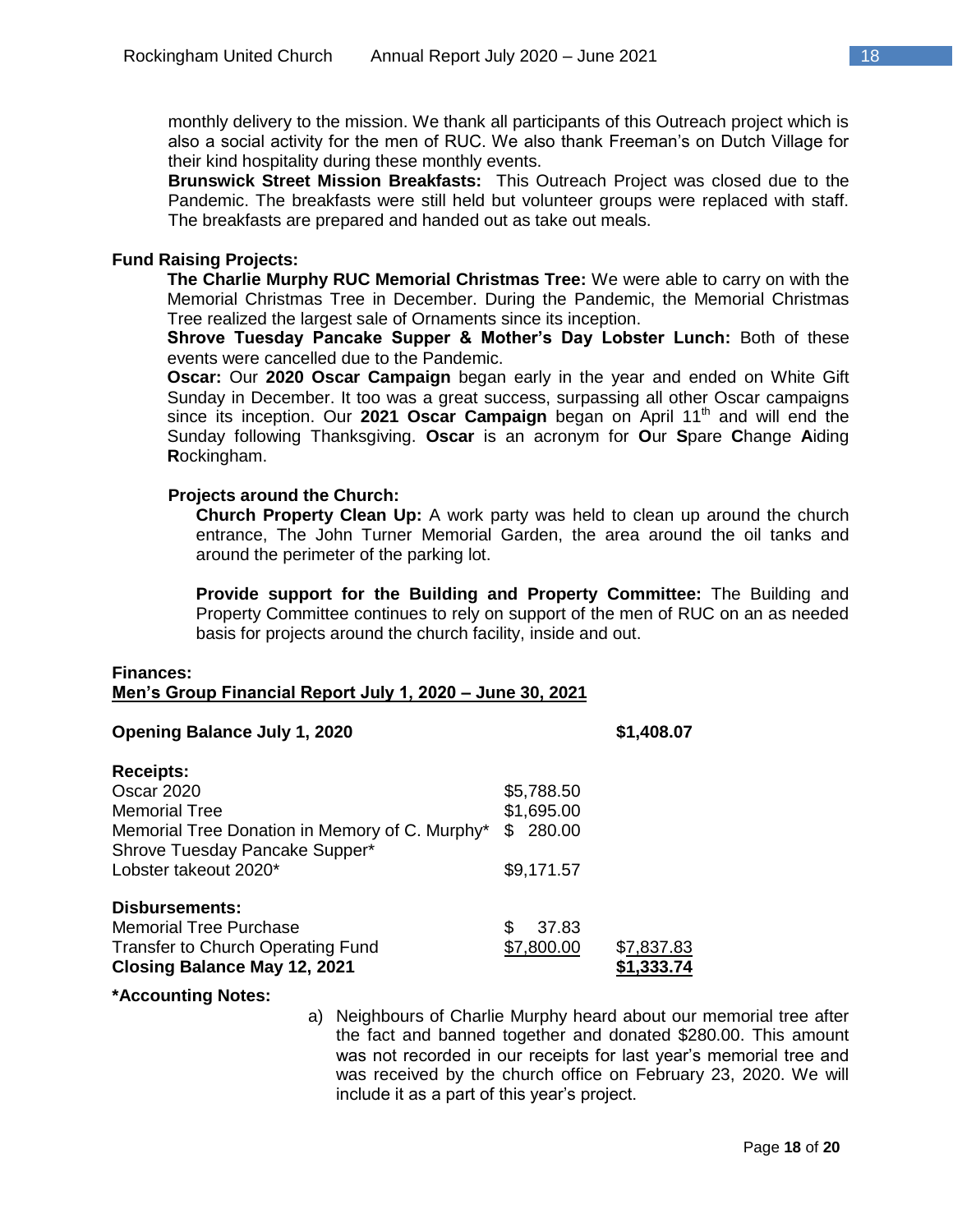b) Shrove Tuesday Pancake Supper 2021 and Mother's Day Lobster Take Out 2021 was cancelled due to COVID Restrictions.

**Join our Email List:** Stay in tune with the happenings of this group, the Men of Rockingham United. Simply send an email to [rmiddleton@eastlink.ca](mailto:rmiddleton@eastlink.ca) requesting your name to be added and we'll keep you up to date on the group's happenings.

# **Respectfully Submitted, Rodger Middleton for The Men of Rockingham United**

### **WEBSITE – SOCIAL MEDIA**

**RUC's Website:** Rockingham United has had a website for about 18 years. Work is constantly done on the site to make it as informative as possible to both members and adherents of our church as well as folks considering coming to our church. The website is located at [www.rockinghamunited.org](http://www.rockinghamunited.org/)

**Website Contents:** Along the left side of the landing page are a number of links to other pages on the site. The **Announcements** and **Order of Service** pages are updated each week by Friday with the bulletin for the coming Sunday. The Announcements page is the most viewed of all the pages on the site. The rest of the buttons on the left provide all sorts of information about various groups in our church, a brief look at our church history, and a look at our physical property. There is a Links Button that provides connection to the wider church community, including Regional Staff Contact information for Regional Council 15 and The United Church of Canada. In addition links are there to Camp Kidston Memorial Camp, The Tatamagouche Training Centre, The Atlantic School of Theology and The Canadian and American Bible Societies. There is a button that is a link to Our Daily Bread, an online Daily Devotional. Just below the photo and to the right on the landing page is another group of buttons. There one can quickly get to our Reflections Newsletter, the Calendar of Events and links to The United Church of Canada's webpage and The United Church You Tube site. Events that are brought to the attention of the Webmaster are highlighted here for easy quick reference. An area just above the photo on the landing page is used to highlight items of importance. Once they see this reference, it is hoped they will seek out more info on those events elsewhere on the website.

Once COVID came along there is no longer a printed bulletin and announcements for everyone on Sunday. The Order of Service gets emailed along with announcements from the church office each Friday. As Webmaster I load the announcements into the Announcements page on the website and the Order of Service is saved on the website and can be accessed by clicking on one of three links to it.

**Website Traffic:** Over the years the average annual traffic has remained steady. We use Statscounter and Google Tag Manager to track stats on use of the website. Most visits happen on Friday or Saturday of each week and are higher in the Fall to Spring months than in the Summer. Whether or not cookies were placed on the visitor's system when they were on our site depends on whether they have cookies enabled on their computer. Therefore, the First Time Visits and Unique Visits can be higher than Returning Visits.

**Social Media:** Rockingham United has accounts on Facebook, Instagram, and Twitter. These social media sites are maintained by the church office and Dianna Prest. Dianna looks after Facebook on a weekly basis and events that are occurring at Rockingham United get posted to these programs as well. Facebook has become a popular source for information on happenings at Rockingham United. During the COVID-19 crisis our Facebook account has been used to